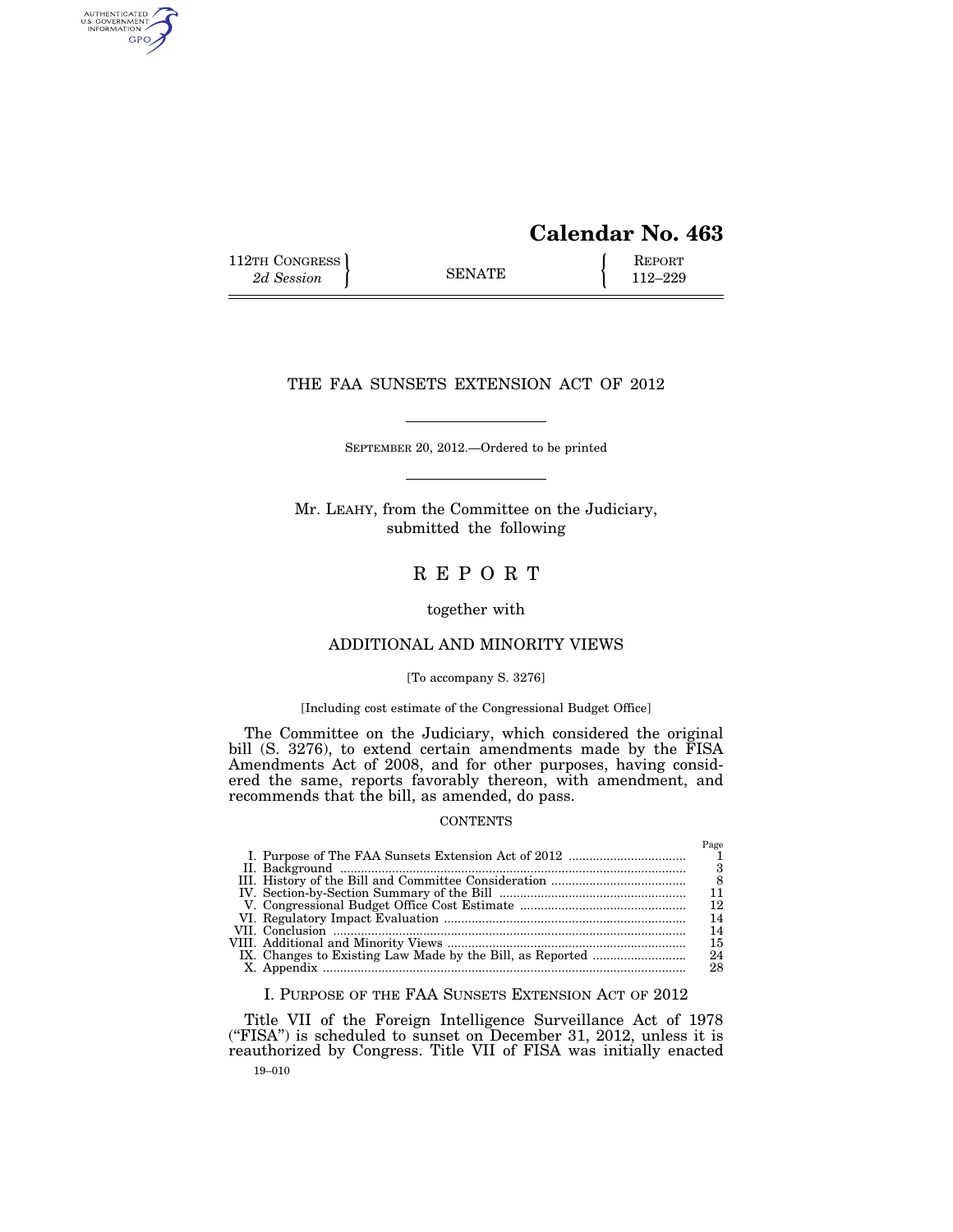through the Foreign Intelligence Surveillance Act of 1978 Amendments Act of 2008 ("FISA Amendments Act" or "FAA"). The FAA Sunsets Extension Act of 2012, as amended, reauthorizes Title VII of FISA for three years, enabling continued use of these important surveillance tools, while improving and clarifying the oversight and accountability provisions in Title VII to help ensure adequate protection of the privacy rights and civil liberties of persons in the United States.

The measure reported by the Committee reauthorizes the provisions of Title VII of FISA until June 1, 2015. This is the same date on which three other surveillance provisions of FISA are set to expire, specifically Sections 206 and 215 of the USA PATRIOT Act (P.L. 107–56) (colloquially known as the ''roving wiretap'' and "business records" provisions) and Section 6001(a) of the Intelligence Reform and Terrorism Protection Act (P.L. 108–458) (the ''lone wolf'' provision). Aligning the sunsets for all of these provisions of FISA will allow Congress to consider these important surveillance authorities in a comprehensive fashion, and avoid the repeated consideration of multiple sunsets that has resulted in a number of short-term extensions during the past several years. Indeed, an overwhelming, bipartisan majority of the Senate Select Committee on Intelligence proposed the exact same approach when it approved the Intelligence Authorization Act for Fiscal Year 2012, noting in its committee report that "[t]he alignment of all the remaining sunset dates in FISA—those recently extended by Congress to June 1, 2015 and the sunset for Title VII—will provide Congress with an opportunity to examine comprehensively all expiring authorities at the same time rather than in a piecemeal fashion."<sup>1</sup>

The reported measure also bolsters the oversight and accountability provisions contained in Title VII of FISA by, among other things, requiring the Inspector General of the Intelligence Community to conduct a comprehensive review of the implementation of the FISA Amendments Act, with particular regard to the protection of the privacy rights of United States persons. The bill also clarifies the scope of the annual reviews submitted by the relevant agencies involved in the implementation of Title VII to ensure that Congress receives sufficient information to perform its oversight duties. In addition, in order to improve transparency, the bill requires the Inspector General of the Intelligence Community to release publicly a summary of his conclusions following the comprehensive review of the implementation of the Title VII surveillance authorities.

Senator Feinstein, Chairman of the Senate Select Committee on Intelligence, has noted that none of these provisions pose operational problems. Instead, this measure permits the intelligence community to continue its surveillance activities authorized under Title VII, while ensuring—through improved oversight and accountability measures, and a more reasonable sunset date—that the privacy rights and civil liberties of Americans are protected.

<sup>1</sup>Senate Report 112–043, accompanying S. 1458, Intelligence Authorization Act for Fiscal Year 2012, at p. 15.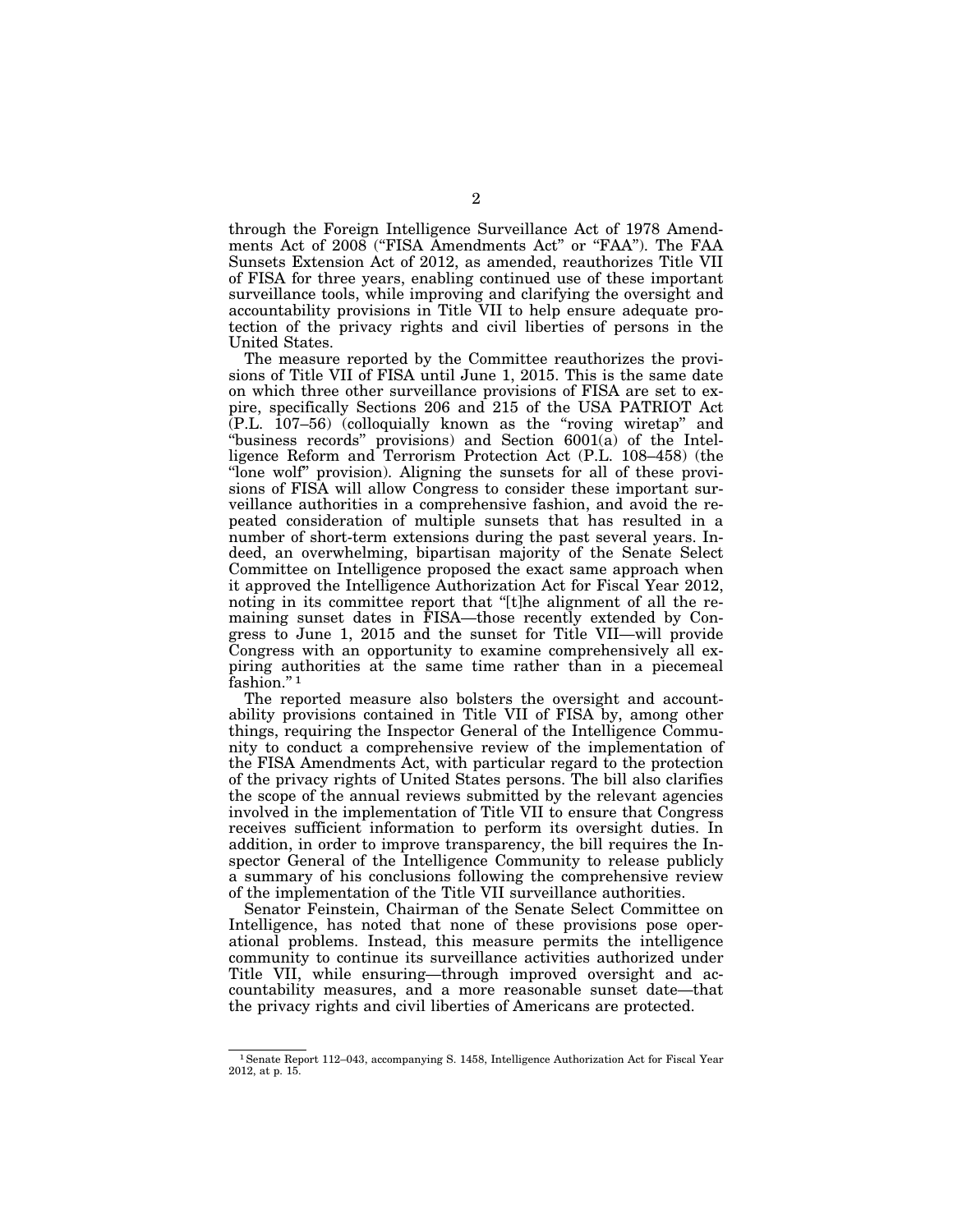## II. BACKGROUND

## A. THE FOREIGN INTELLIGENCE SURVEILLANCE ACT OF 1978

The Foreign Intelligence Surveillance Act was enacted by Congress in 1978 in the wake of revelations that the Government had abused its power by conducting extensive surveillance on American citizens during the 1960s and 1970s under the guise of protecting national security.2 Through the passage of FISA, Congress established a Foreign Intelligence Surveillance Court (''FISC'' or ''FISA court'') comprised of sitting Federal judges, as well as a statutory framework within which the FISA court could determine when the Government could properly seek to gather foreign intelligence information from United States persons. The primary standard applied by the FISA court in assessing surveillance requests by the Government is whether there is probable cause to believe that the target of the surveillance is the agent of a foreign power.3

## B. ENACTMENT OF THE FISA AMENDMENTS ACT OF 2008

Shortly after the terrorist attacks on September 11, 2001, President Bush authorized the National Security Agency (NSA) to conduct secret, warrantless surveillance within the United States of international communications into and out of the United States. President Bush stated that this surveillance was directed at ''persons linked to al Qaeda or related terrorists organizations.'' This warrantless surveillance was conducted outside the scope of FISA, without any approval by the FISA court, and without the full knowledge or consent of Congress. The public first became aware of the existence of this warrantless surveillance program in December 2005 through a report in *The New York Times.* In January 2007, Attorney General Alberto Gonzales announced that this warrantless surveillance program, which came to be known as the Terrorist Surveillance Program (TSP), would be conducted subject to the approval of the FISA court.

In the spring of 2007, the Director of National Intelligence submitted to Congress a proposal to amend FISA to ease restrictions on the surveillance of communications of foreigners where one or both parties to the communication were located overseas. The legislative proposal allowed the Government to target for surveillance any ''person reasonably believed to be outside of the United States'' without the need for a FISA court order. Congress enacted this proposed legislation in August 2007 as the Protect America Act, but imposed a six-month sunset on the legislation because of concerns that the bill lacked sufficient protection for or oversight of communications involving United States persons.

In the fall of 2007, Congress began consideration of various legislative proposals to replace the Protect America Act, which ultimately expired in February 2008. The Senate Select Committee on Intelligence reported a bill in October 2007 that created a new legal framework for the collection of communications targeting non-United States persons who were reasonably believed to be located

<sup>2</sup>Foreign Intelligence Surveillance Act of 1978, P.L. 95–511, 50 U.S.C. § 1801 *et seq.* 3*See, e.g.,* 50 U.S.C. § 1805(a)(2)(A). A detailed summary of the history and legal standards of the Foreign Intelligence Surveillance Act can be found in the following CRS report: "Reau-<br>thorization of the FISA Amendments Act," Congressional Research Service, September 12, 2012,<br>available at *http://www.crs.gov/pa*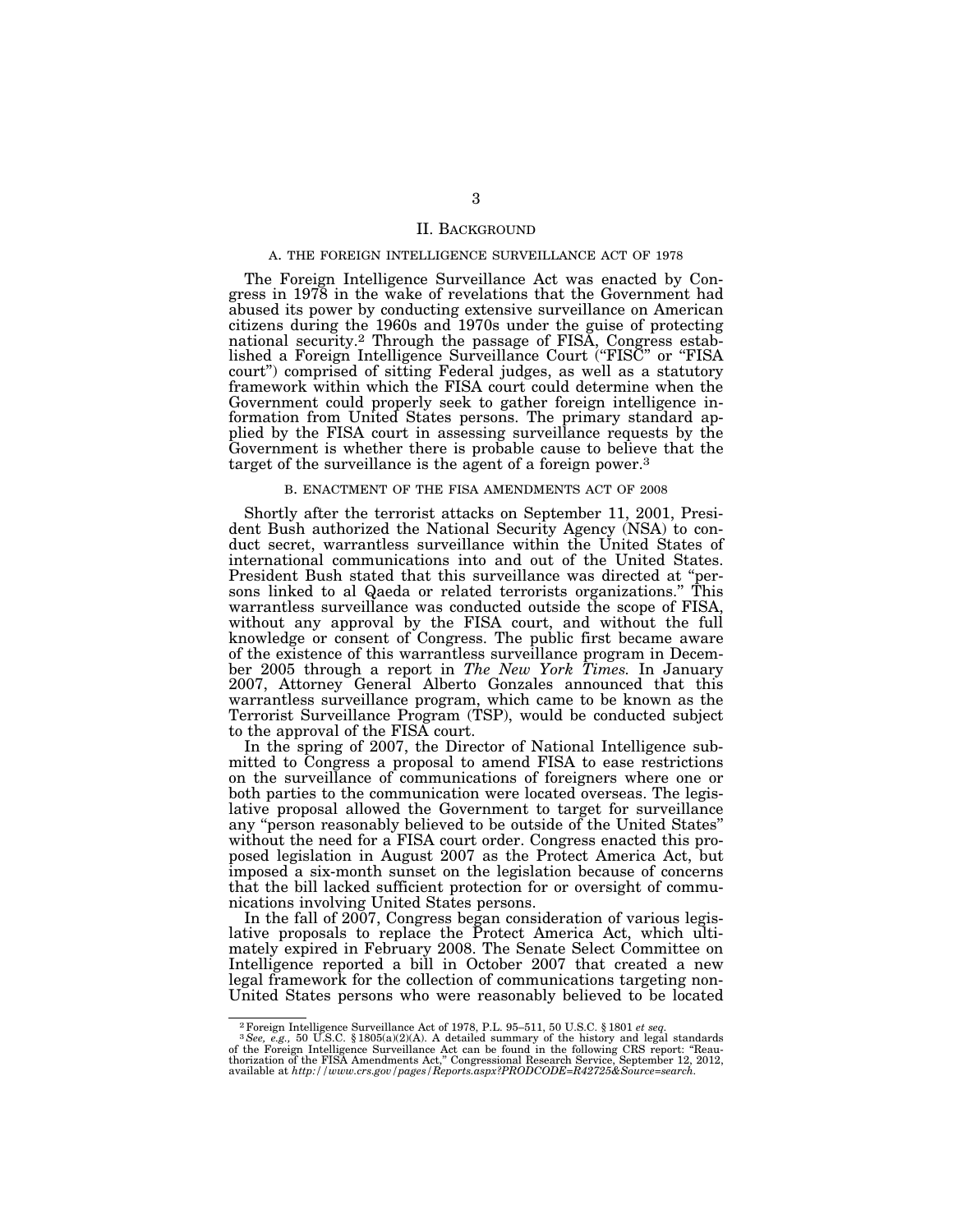overseas. Notably, that bill, S. 2248, included a provision that provided retroactive immunity from civil suit to those private sector telecommunications companies that had aided the Government in conducting warrantless wiretapping through the Terrorist Surveillance Program. In November 2007, the bill was sequentially referred to the Senate Judiciary Committee, where it was amended to remove the retroactive immunity provisions and to include additional oversight and privacy protections. The legislation that was ultimately enacted in July 2008, however, retained the retroactive immunity provisions, but only some of the oversight and privacy protection provisions that had been included in the bill reported by the Senate Judiciary Committee. The final legislation—the Foreign Intelligence Surveillance Act of 1978 Amendments Act of 2008 (''FISA Amendments Act'')—included a sunset date of December 31, 2012. The retroactive immunity provisions were not subject to the sunset.

## C. OVERVIEW OF TITLE VII OF FISA

The primary surveillance authority granted by the FISA Amendments Act is found in Section 702 of FISA. Section 702 permits the Government to conduct domestic electronic surveillance to collect foreign intelligence information from individuals who are *non-U.S. persons,* and who are reasonably believed to be located *outside* the United States. Under Section 702, the Government is not required to seek individualized court orders authorizing surveillance as to specific targets. Instead, the Attorney General and the Director of National Intelligence ("DNI") must submit to the FISA court annual certifications identifying categories of foreign intelligence targets that the Government seeks to surveil electronically.

Government acquisitions of data under Section 702 are subject to a number of express limitations imposed by Congress. Acquisitions under Section 702 may not intentionally target any person known at the time of acquisition to be located in the United States. In addition, the statute contains an express prohibition against so-called ''reverse targeting,'' where the Government intentionally targets a person located outside the United States with the purpose of targeting a particular person reasonably believed to be located within the United States. Section 702 data collection also may not be used to intentionally target a United States person reasonably believed to be located outside the United States, nor may it be used to intentionally acquire any wholly domestic communications, *i.e.,* communications as to which the sender and all intended recipients are known at the time of acquisition to be located in the United States. Finally, Section 702 expressly requires that all collection of data under this authority must be conducted in a manner consistent with the Fourth Amendment to the Constitution.

Section 702 also requires that the Attorney General, in consultation with the DNI, adopt targeting and minimization procedures, as well as acquisition guidelines. The statute requires that the targeting procedures be ''reasonably designed'' to ensure that the Government does not collect wholly domestic communications, and that only persons outside the United States are targeted for surveillance. The minimization procedures adopted by the Attorney General must protect the identities of United States persons, as well as any nonpublic information concerning those individuals that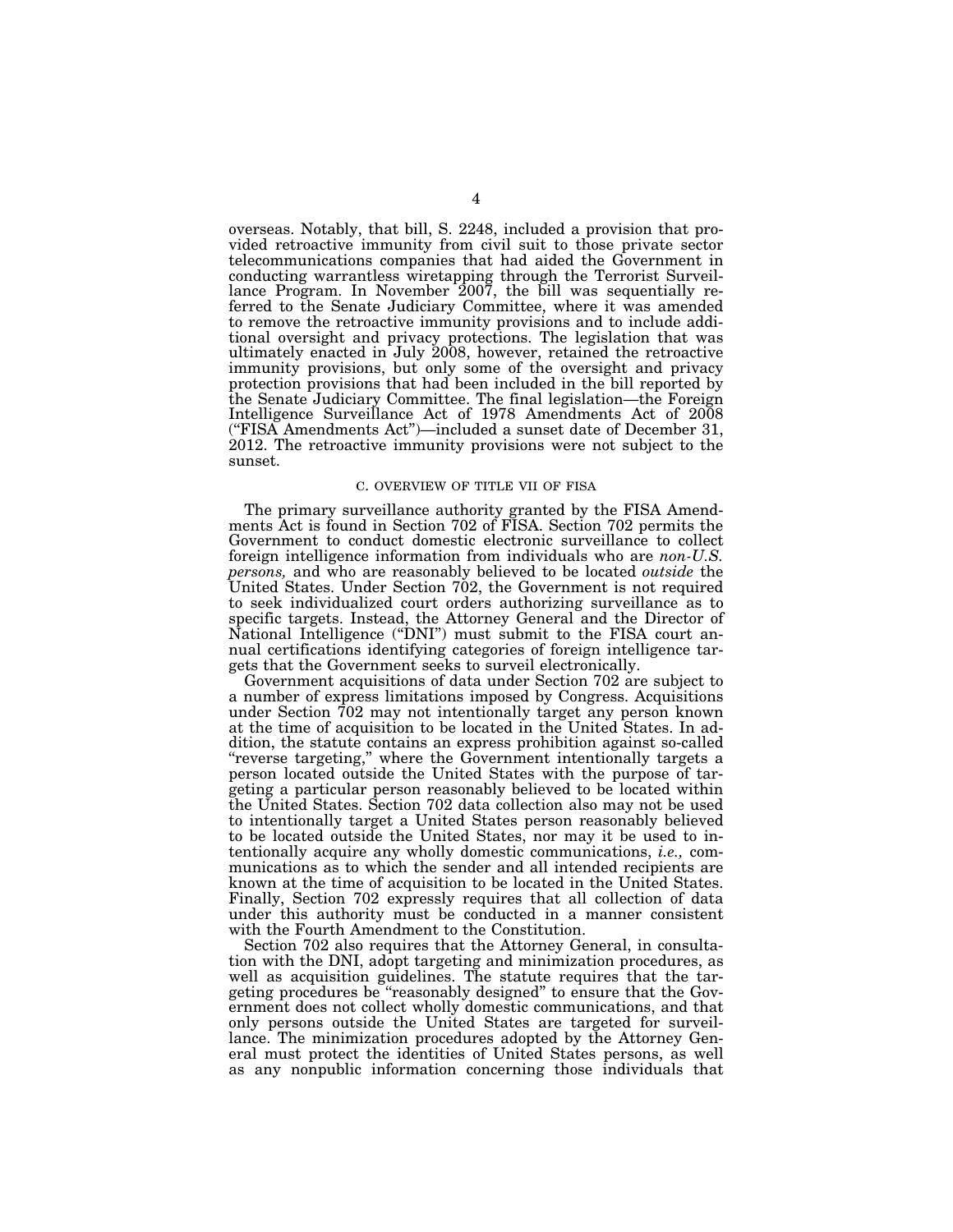might be acquired incidentally by the Government. Before it will approve a certification for Section 702 surveillance, the FISA court must review and approve the targeting and minimization procedures submitted by the Attorney General to ensure that they comply with both the statute and the Fourth Amendment. Although the Government is required to share with Congress any significant legal opinions by the FISA court related to Section 702, these legal documents remain classified and have not been disclosed publicly, either in redacted or summary form.

The acquisition guidelines are designed to ensure compliance with the express limitations in Section 702 discussed above, including the prohibitions on ''reverse targeting'' and the acquisition of wholly domestic communications. Unlike the targeting and minimization procedures, however, the acquisition guidelines are not subject to FISA court approval.

Sections 703 and 704 of FISA specifically deal with the targeting of United States persons reasonably believed to be located outside the United States, in order to collect foreign intelligence information. Under Section 703, the Government must demonstrate to the FISA court that there is probable cause that the target is a foreign power, an agent of a foreign power, or an officer or employee of a foreign power, before it can conduct electronic surveillance or acquire stored electronic communications or data in the United States. When the surveillance targets a U.S. person and is conducted overseas, and when the target ''has a reasonable expectation of privacy and a warrant would be required if the acquisition were conducted inside the United States for law enforcement purposes,'' Section 704 requires a similar showing of probable cause that the target is a foreign power, agent of a foreign power, or an officer or employee of a foreign power. Notably, prior to enactment of Section 704, such overseas acquisitions targeting U.S. persons had been governed by Section 2.5 of Executive Order 12333, and the probable cause determinations had been made by the Attorney General. With enactment of Section 704, the Government's showing of probable cause is now subject to judicial review by the FISA court.

In addition to the judicial review provided by the FISA court, Title VII of FISA contains a number of reporting and oversight provisions to help protect the privacy rights and civil liberties of U.S. persons, and to ensure compliance with the statute. Every six months, for example, the Attorney General and the DNI are required to provide Congress and the FISA court with an assessment of compliance with the targeting and minimization procedures, as well as compliance with the acquisition guidelines. The statute also requires that the head of each element of the intelligence community conducting an acquisition authorized under Section 702 conduct an annual review of the implementation of Section 702 surveillance. In addition, attorneys with the Department of Justice coordinate with the Office of the Director of National Intelligence (''ODNI'') and conduct on-site reviews of the Section 702 surveillance activities of the relevant intelligence community agencies at least once every 60 days. These reviews include routine examinations of the targeting determinations made by the relevant agencies. To date, these internal assessments and reviews have not revealed any intentional attempt to circumvent or violate the legal requirements of Section 702.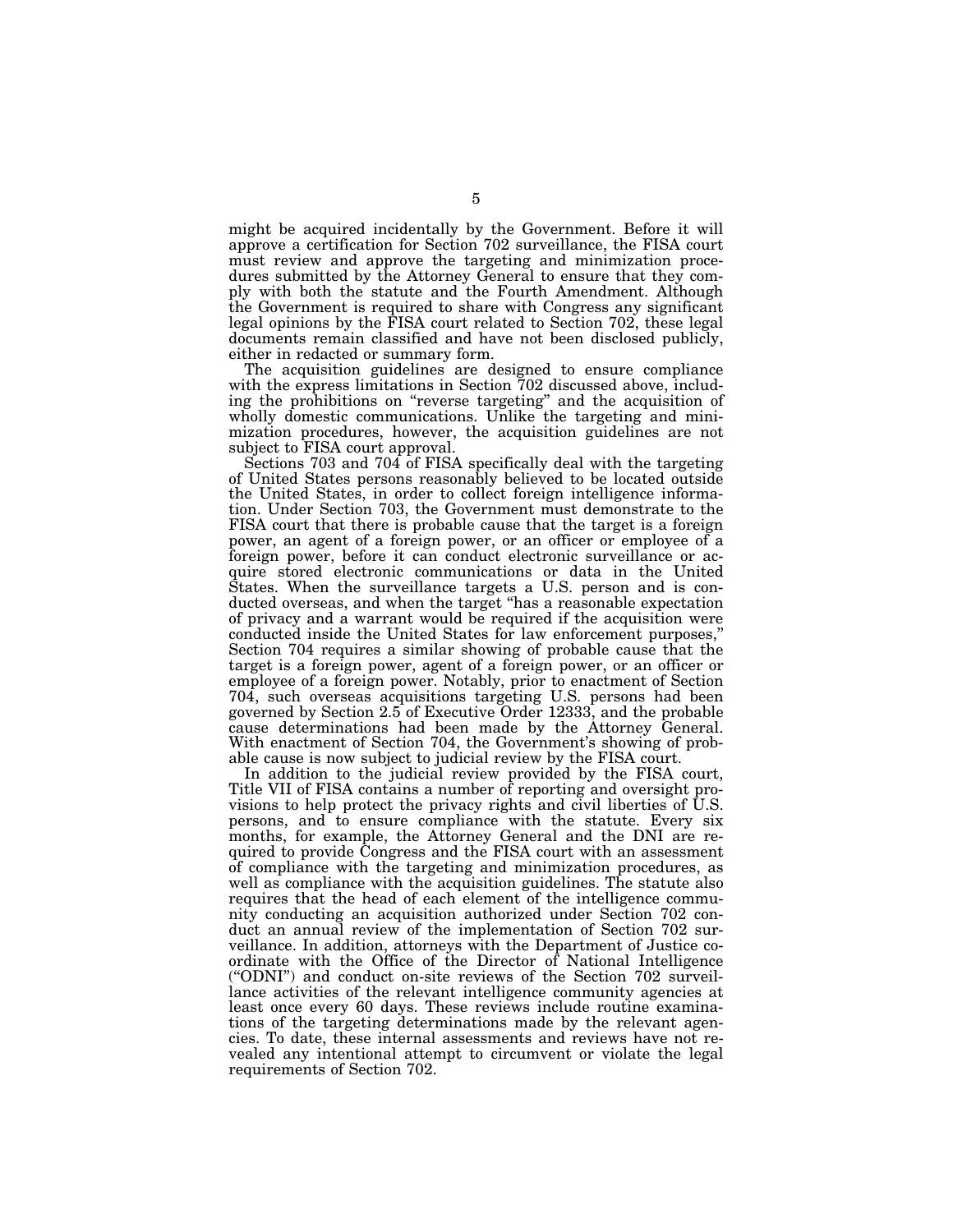Under Section 702, the Inspector General of the Department of Justice and the inspector general of each element of the intelligence community authorized to acquire foreign intelligence information under Section 702 are authorized—but not required—to review certain aspects of the implementation of Section 702. Although the Committee has had the opportunity to review the reports of the inspector general for one of the relevant agencies and only just recently received the first compliance report from another, these reports do not cover the full scope of topics set forth in the statutory authorization for agency assessments. Moreover, there has been no comprehensive review of the implementation of Section 702 by an independent inspector general that covers all of the relevant agencies in the intelligence community. Such a comprehensive review that cuts across agency boundaries could be accomplished by the newly-created Inspector General of the Intelligence Community.

#### D. NEED FOR REAUTHORIZATION OF TITLE VII OF FISA

On February 8, 2012, the Attorney General and the Director of National Intelligence (DNI) sent a letter to the leadership of the Senate and the House of Representatives, urging Congress to reauthorize Title VII of FISA, and noting that reauthorization of this authority is ''the top legislative priority of the Intelligence Community.'' 4 Attorney General Holder and DNI Clapper asserted in that letter that "[i]ntelligence collection under Title VII has produced and continues to produce significant intelligence that is vital to protect the Nation against international terrorism and other threats.'' Along with the February 8, 2012 letter, the administration provided Congress with an unclassified background paper on Title VII that had been prepared by the Department of Justice and the Office of Director of National Intelligence.5 According to that unclassified background paper, Section 702 collection ''provides information about the plans and identities of terrorists'' and enables the intelligence community to ''collect information about the intentions and capabilities of weapons proliferators and other foreign adversaries who threaten the United States.'' The administration asserts that ''[f]ailure to reauthorize Section 702 would result in a loss of significant intelligence and impede the ability of the Intelligence Community to respond quickly to new threats and intelligence opportunities.''

#### E. CHANGES TO SUNSET AND OVERSIGHT PROVISIONS IN S. 3276, AS REPORTED

#### *1. June 2015 sunset*

During its executive business meeting on July 19, 2012, the Committee adopted and reported favorably a substitute amendment to S. 3276 that was offered by Chairman Leahy and supported by Senator Feinstein, Chairman of the Senate Select Committee on Intelligence. As amended, the measure extends the sunset of Title VII of FISA until June 1, 2015. Extending the sunset for Title VII to 2015 will enable Congress to revisit these important provisions in

<sup>4</sup>February 8, 2012 letter from DNI Clapper and Attorney General Holder to Speaker Boehner, Majority Leader Reid, Rep. Pelosi, and Senator McConnell. (Attached in Appendix). 5 *Id.*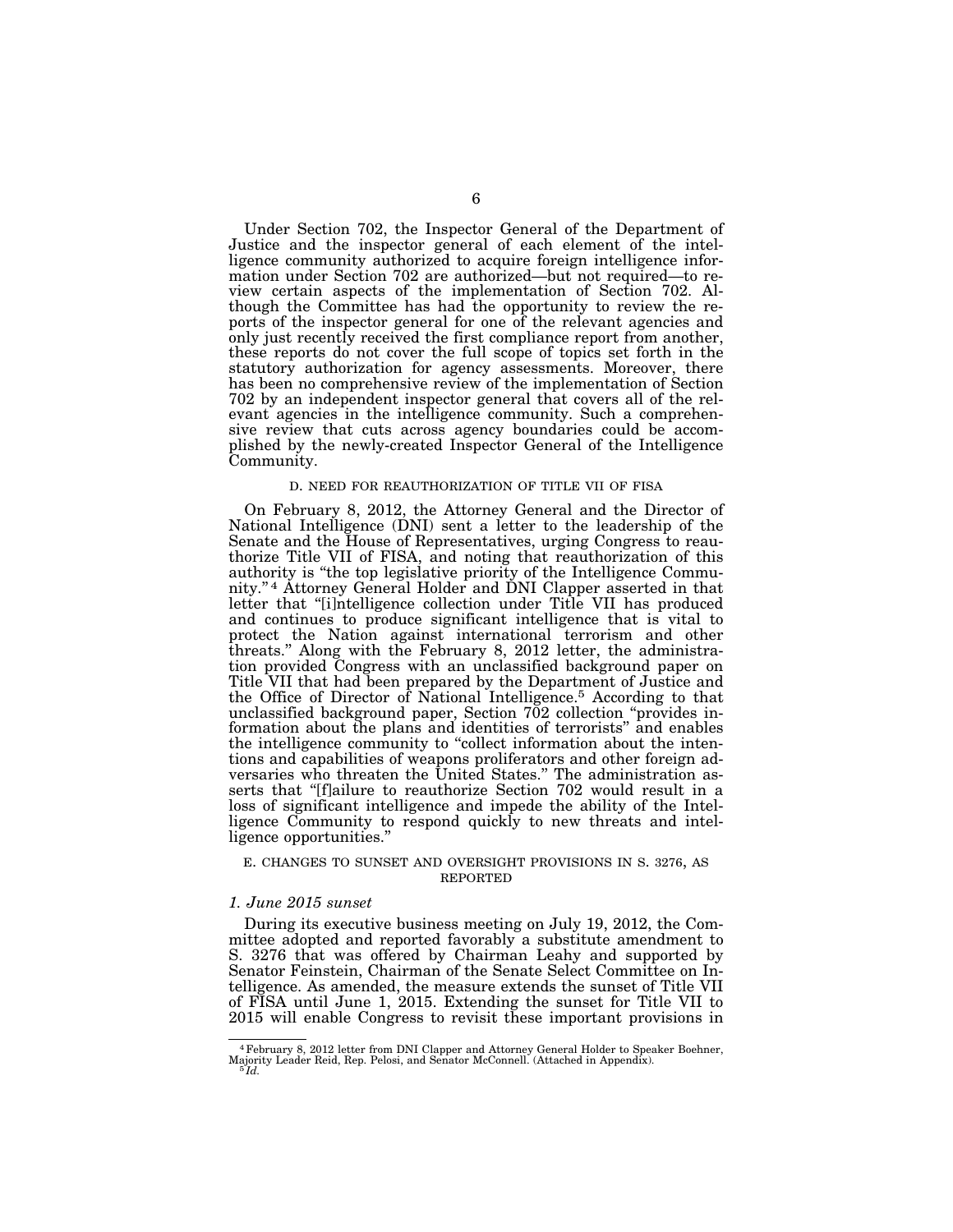a timely manner—which is particularly important since the work of the relevant inspectors general has not yet been fully completed. Indeed, as acknowledged in the Minority Views, the Inspector General for the Department of Justice did not issue its first compliance report on Section 702 implementation until September 12, 2012, and that report was necessarily limited in scope. The alternative of a five-year extension of the Title VII authorities, without any additional oversight or accountability improvements, and without the benefit of the complete work of the inspectors general, is ill-advised and inconsistent with this Committee's constitutional responsibility to provide vigorous and effective oversight.

A June 2015 sunset date would also align with the sunset dates for the other expiring provisions of FISA, namely Sections 206 and 215 of the USA PATRIOT Act (the ''roving wiretap'' and ''business records" provisions) and Section  $6001(a)$  of the Intelligence Reform and Terrorism Protection Act (the "lone wolf" provision). This alignment will provide Congress with the opportunity to consider these important surveillance provisions in a comprehensive manner. The Minority Views assert that aligning these sunsets would somehow cause operational problems because the intelligence community might be concerned that these intelligence tools would ''disappear in the middle of an operation,'' and, therefore, would forego using one of these provisions.6 The Minority Views overlook, however, that the FISA Amendments Act already provides for transition procedures that would ensure that any orders, authorizations, or directives issued prior to the sunset date would not just ''disappear,'' but rather would continue in effect until the date of the expiration of such order, authorization, or directive.<sup>7</sup> Nothing in the measure reported by the Committee would change how those transition procedures operate, and the Committee has received no information from the intelligence community indicating any such concern.

To the contrary, the Chairman of the Senate Select Committee on Intelligence has stated that none of the provisions in the substitute amendment—including the June 2015 sunset—pose any operational problems. Indeed, an overwhelming bipartisan majority of the Senate Select Committee on Intelligence proposed an identical approach to aligning the FISA sunsets when that committee reported S. 1458, the Intelligence Authorization Act for Fiscal Year 2012. After approving the bill by a 14–1 bipartisan vote, the Senate Intelligence Committee stated in its report to the full Senate that "alignment of all the remaining sunset dates in FISA—those recently extended by Congress to June 1, 2015 and the sunset for Title VII—will provide Congress with an opportunity to examine comprehensively all expiring authorities at the same time rather than in a piecemeal fashion."<sup>8</sup>

## *2. Improved oversight*

The measure reported by the Committee also requires the Inspector General of the Intelligence Community to conduct a comprehensive and independent review of the implementation of the FISA Amendments Act surveillance authorities, and expands and

<sup>&</sup>lt;sup>6</sup> Minority Views at 5.

<sup>7</sup>Section 404(b)(1) of the FISA Amendments Act of 2008 (P.L. 110–261). 8Senate Report 112–043, accompanying S. 1458, Intelligence Authorization Act for Fiscal Year 2012, at p. 15.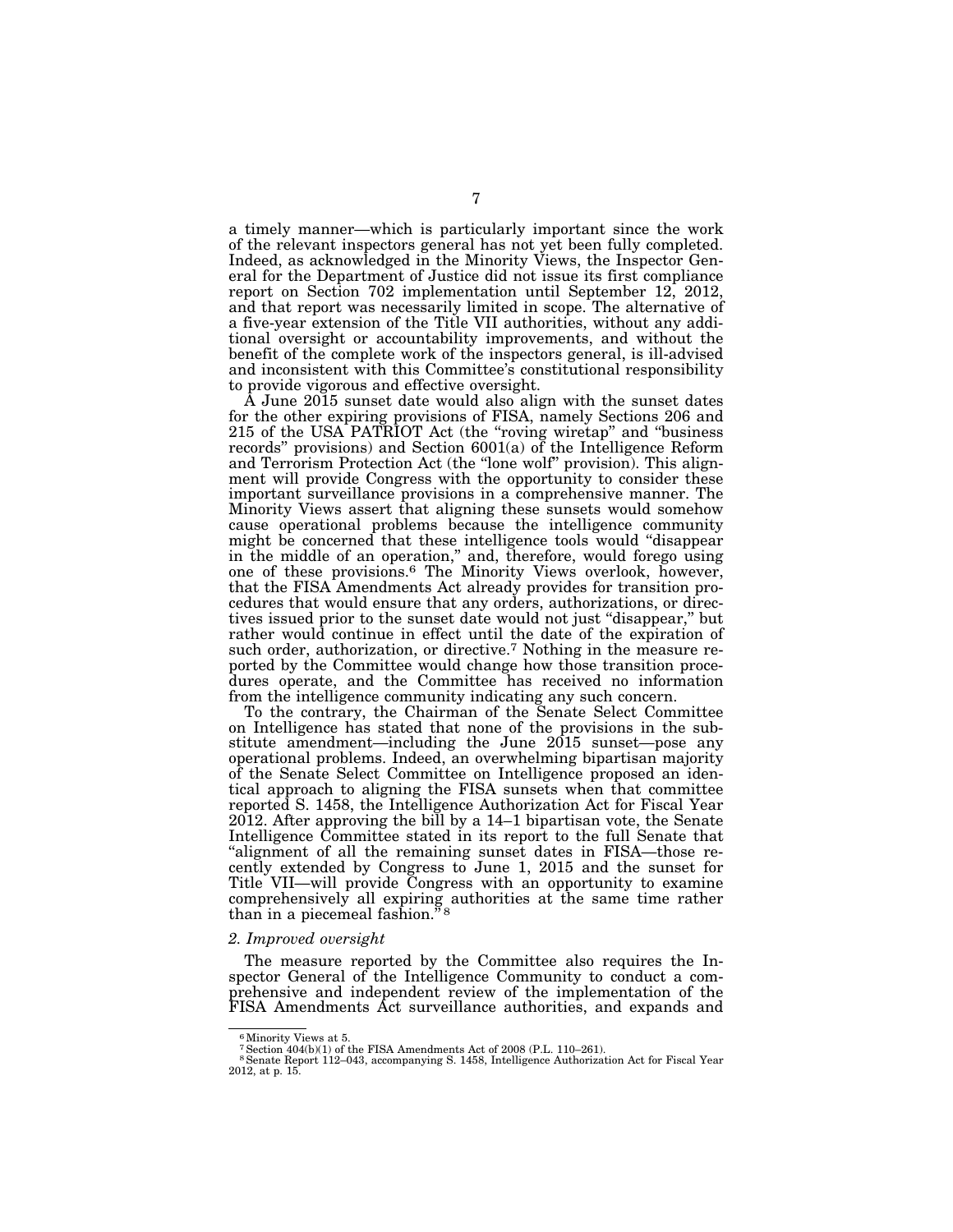clarifies the scope of the inspector general reviews and annual reporting requirements.9 The Inspector General of the Intelligence Community would be required to review the procedures and guidelines developed by the intelligence community to implement Section 702, particularly with respect to the protection of the privacy rights of U.S. persons. In addition, the Inspector General of the Intelligence Community would be required to evaluate the limitations, procedures, and guidelines designed to protect U.S. person privacy rights, as well as an evaluation of the circumstances under which the contents of communications may be searched in order to review the communications of particular U.S. persons.

Contrary to the argument in the Minority Views, the reported measure provides the Inspector General of the Intelligence Community with the authority to evaluate the specific procedures, guidelines, and limitations outlined in existing statute, not to develop privacy policy. Interestingly, in arguing against an independent review by the Inspector General of the Intelligence Community, the Minority Views inadvertently provides support for periodic sunsets of the Title VII provisions, noting that ''[i]n fact, the process of reauthorizing the legislation has enabled the Committee to investigate this very subject.'' 10

Finally, the Inspector General of the Intelligence Community would be required to make publicly available a summary of the findings and conclusions of any review conducted pursuant to this authority. Significantly, this provision does not require the Inspector General of the Intelligence Community to issue a full unclassified report, but rather it requires that a *summary* of the findings and conclusions be made publicly available ''in a manner consistent with the protection of the national security of the United States.'' As such, the repeated assertions in the Minority Views that the bill requires public disclosure of a heavily redacted ''report'' are plainly inaccurate.11

#### III. HISTORY OF THE BILL AND COMMITTEE CONSIDERATION

## A. INTRODUCTION OF THE BILL

The FAA Sunsets Extension Act of 2012 was introduced as S. 3276 in the Senate Select Committee on Intelligence (SSCI). During a closed meeting on May 22, 2012, the SSCI considered the bill and amendments. The bill introduced in the SSCI provided for an extension of the Title VII authorities—without amendment—until June 1, 2017. That legislation was reported by the SSCI to the full Senate on June 7, 2012, with Report No. 112–174.

<sup>&</sup>lt;sup>9</sup>The assertion in the Minority Views that the reported bill "requires the Inspector Generals [sic] of the various Intelligence Community agencies to review the acquisition, use, and dissemi-nation of Section 702 information'' is incorrect. *See* Minority Views at 4. The reported bill clarifies the scope of the existing authorization and requirements for the Inspectors General for the relevant agencies, but does not *require* any review of the acquisition, use, or dissemination of<br>Section 702 information. Pursuant to Section 3(b)(2) of the reported bill, the Inspector General<br>of the Intelligence Communi *authorized*—but not required—to conduct such a review.<br><sup>10</sup>See Minority Views at 6.<br><sup>11</sup>Id. In addition, the citation in footnote 16 of the Minority Views to Senate Report No. 112–

<sup>174</sup> is inapposite, as that report was issued by the Senate Select Committee on Intelligence, not the Senate Judiciary Committee, and contains no pertinent description of the IC IG review authorized by the measure reported by this Committee.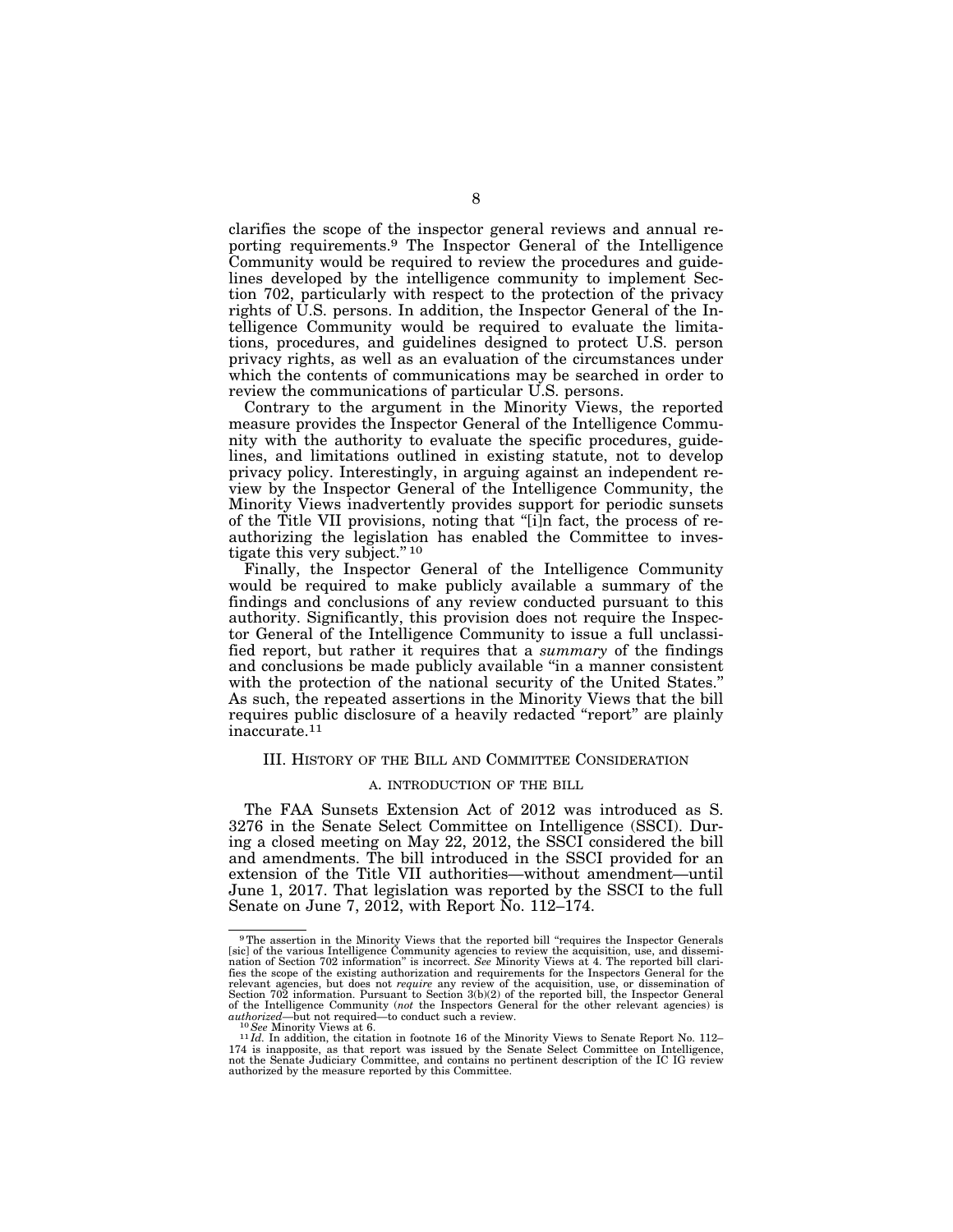## B. COMMITTEE CONSIDERATION

At the request of the Chairman and Ranking Member, the Committee was provided a classified briefing on Title VII of FISA by administration officials on June 26, 2012. On June 28, 2012, Chairman Leahy and Ranking Member Grassley sent a letter to Majority Leader Harry Reid jointly requesting that the FAA Sunsets Extension Act of 2012, S. 3276, be referred sequentially to the Senate Judiciary Committee for consideration. The bill was placed on the Committee's agenda for consideration on July 12, 2012. Pursuant to the request of Ranking Member Grassley, the bill was held over for consideration the following week.

On July 19, 2012, the Committee on the Judiciary considered S. 3276 during an open and public executive business meeting. Chairman Leahy offered a substitute amendment, described above, that was agreed to by the Committee. Senator Kyl and Senator Sessions later requested that they be recorded as having opposed adoption of the substitute amendment.

The Committee then proceeded to consideration of a number of amendments that had been filed in advance of the July 19 executive business meeting. With the exception of the substitute amendment offered by Chairman Leahy and the amendment offered jointly by Senators Lee and Durbin, none of the other amendments filed or offered by the Minority dealt with the substance of FISA, the FISA Amendments Act, or any other provision in Title 50. Instead, despite requests from both Chairman Leahy and Senator Feinstein that those amendments be offered at another time in order to facilitate the expeditious consideration of these important surveillance provisions, Republican Senators offered a series of amendments that Senator Feinstein described as ''extraneous''.

Senator Kyl offered an amendment to create a new offense in Title 18 in order to prohibit material support with the intent to reward or facilitate international terrorism. The amendment would also increase the maximum penalties for existing material support crimes. The amendment was rejected by a roll call vote.

The vote record is as follows:

Tally: 8 Yeas, 10 Nays

Yeas (8): Grassley (R–IA), Hatch (R–UT), Kyl (R–AZ), Sessions (R–AL), Graham (R–SC), Cornyn (R–TX), Lee (R–UT), Coburn (R– OK).

Nays (10): Leahy (D–VT), Kohl (D–WI), Feinstein (D–CA), Schumer (D–NY), Durbin (D–IL), Whitehouse (D–RI), Klobuchar (D– MN), Franken (D–MN), Coons (D–DE), Blumenthal (D–CT).

Senator Grassley offered an amendment to add the death penalty as a punishment to certain crimes involving weapons of mass destruction. Senator Feinstein offered a motion to table the amendment. The motion to table was accepted by a roll call vote.

The vote record is as follows:

Tally: 10 Yeas, 8 Nays

Yeas (10): Leahy (D–VT), Kohl (D–WI), Feinstein (D–CA), Schumer (D–NY), Durbin (D–IL), Whitehouse (D–RI), Klobuchar (D– MN), Franken (D–MN), Coons (D–DE), Blumenthal (D–CT).

Nays (8): Grassley (R–IA), Hatch (R–UT), Kyl (R–AZ), Sessions (R–AL), Graham (R–SC), Cornyn (R–TX), Lee (R–UT), Coburn (R– OK).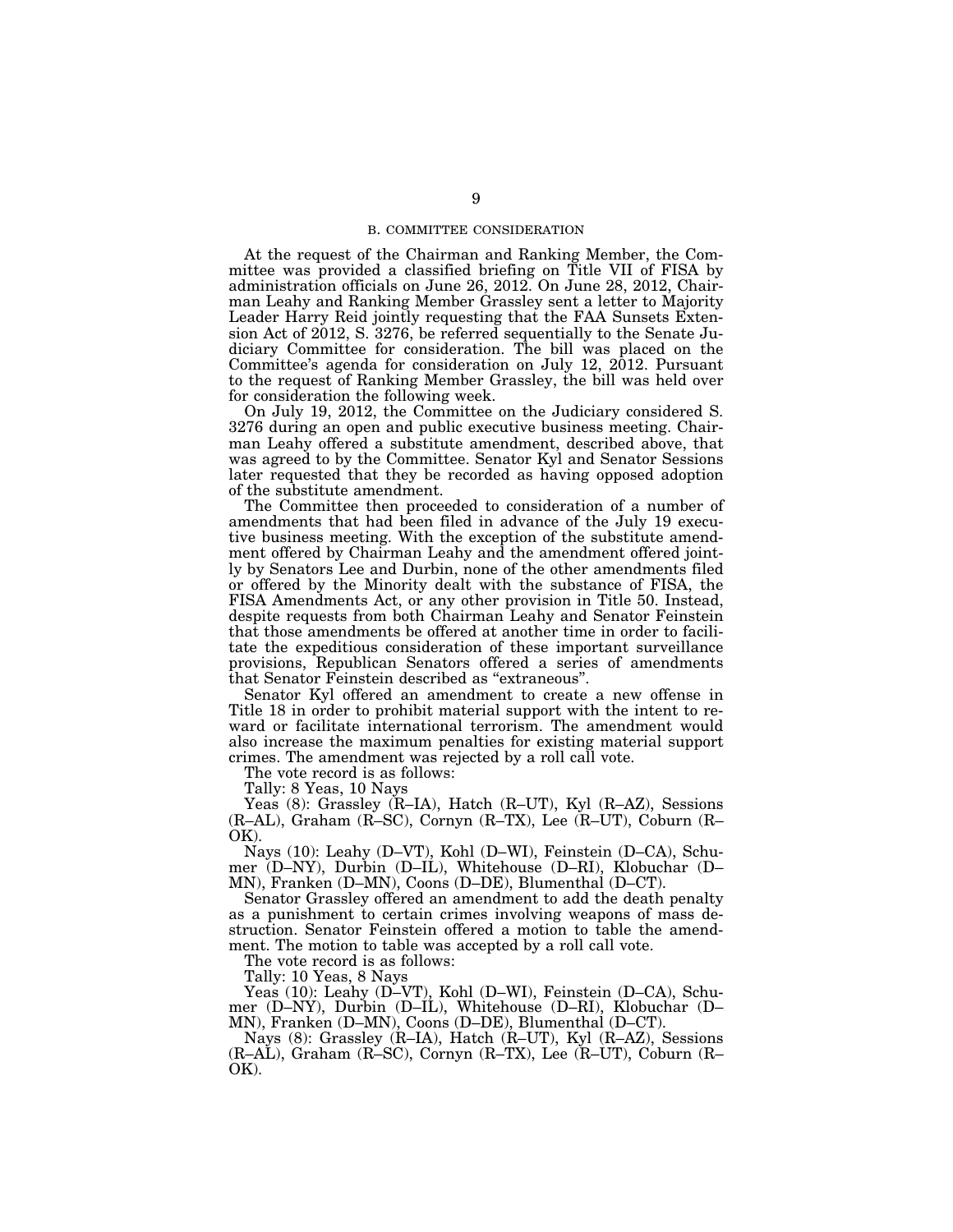Senator Cornyn offered an amendment to require the President, within 30 days, to disclose to the Senate and House Committees on the Judiciary, Intelligence and Armed Services, the Department of Justice's Office of Legal Counsel memos discussing the legal basis for the targeted killing of United States citizens abroad. Senator Feinstein offered a motion to table the amendment. The motion to table was accepted by a roll call vote.

The vote record is as follows:

Tally: 10 Yeas, 8 Nays

Yeas (10): Leahy (D–VT), Kohl (D–WI), Feinstein (D–CA), Schumer (D–NY), Durbin (D–IL), Whitehouse (D–RI), Klobuchar (D– MN), Franken (D–MN), Coons (D–DE), Blumenthal (D–CT).

Nays (8): Grassley (R–IA), Hatch (R–UT), Kyl (R–AZ), Sessions (R–AL), Graham (R–SC), Cornyn (R–TX), Lee (R–UT), Coburn (R– OK).

Senator Lee offered an amendment to require the Government to obtain a warrant before querying the content of communications collected under the FISA Amendments Act with the purpose of finding a United States person's communications. The amendment was rejected by a roll call vote.

The vote record is as follows:

Tally: 3 Yeas, 15 Nays

Yeas (3): Durbin (D–IL), Coons (D–DE), Lee (R–UT).

Nays (15): Leahy (D–VT), Kohl (D–WI), Feinstein (D–CA), Schumer (D–NY), Whitehouse (D–RI), Klobuchar (D–MN), Franken (D– MN), Blumenthal (D–CT), Grassley (R–IA), Hatch (R–UT), Kyl (R– AZ), Sessions (R–AL), Graham (R–SC), Cornyn (R–TX), Coburn (R– OK).

Senator Grassley offered an amendment to require the Department of Justice Inspector General to audit all Federal criminal wiretap applications in 2009 and 2010 in order to determine whether Department of Justice officials reviewed the contents of applications filed with the Federal courts. Senator Feinstein offered a motion to table the amendment. The motion to table was accepted by a roll call vote.

The vote record is as follows:

Tally: 10 Yeas, 8 Nays

Yeas (10): Leahy (D–VT), Kohl (D–WI), Feinstein (D–CA), Schumer (D–NY), Durbin (D–IL), Whitehouse (D–RI), Klobuchar (D– MN), Franken (D–MN), Coons (D–DE), Blumenthal (D–CT).

Nays (8): Grassley (R–IA), Hatch (R–UT), Kyl (R–AZ), Sessions (R–AL), Graham (R–SC), Cornyn (R–TX), Lee (R–UT), Coburn (R– OK).

Senator Cornyn offered an amendment to require the President, within seven days, to report to congressional leaders and the heads of the Senate and House intelligence committees any targeted killing of a United States citizen abroad. Senator Feinstein offered a motion to table the amendment. The motion to table was accepted by a roll call vote.

The vote record is as follows:

Tally: 10 Yeas, 8 Nays

Yeas (10): Leahy (D–VT), Kohl (D–WI), Feinstein (D–CA), Schumer (D–NY), Durbin (D–IL), Whitehouse (D–RI), Klobuchar (D– MN), Franken (D–MN), Coons (D–DE), Blumenthal (D–CT).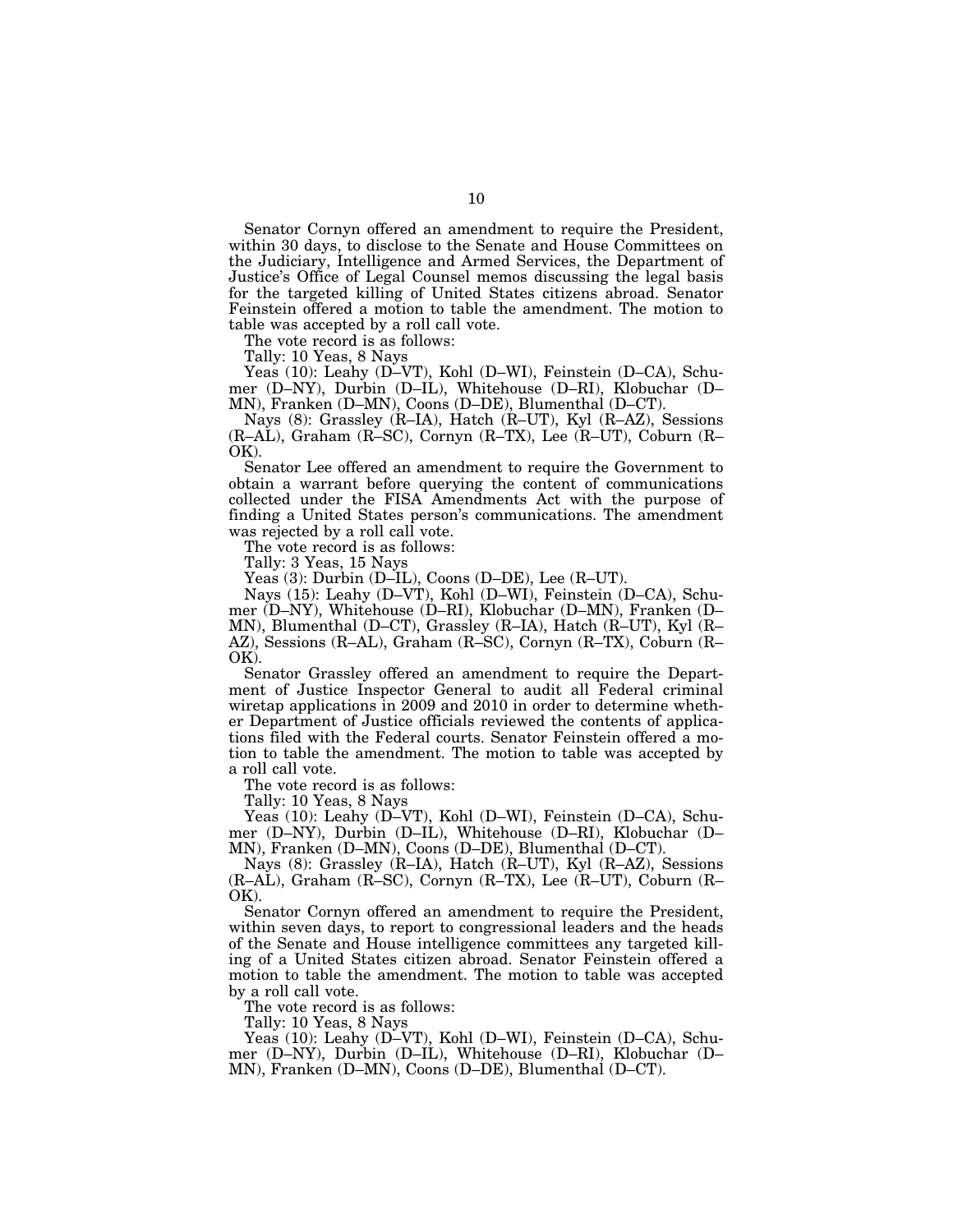Nays (8): Grassley (R–IA), Hatch (R–UT), Kyl (R–AZ), Sessions (R–AL), Graham (R–SC), Cornyn (R–TX), Lee (R–UT), Coburn (R– OK).

Following the roll call vote on the Cornyn amendment, the Committee was unable to maintain a quorum and recessed subject to the call of the chair. At 2:15 p.m. on July 19, 2012, a sufficient quorum of the Committee assembled, and the Committee resumed the executive business meeting. The Committee then voted to report S. 3276, the FAA Sunsets Extension Act, as amended, favorably to the full Senate. The Committee proceeded by roll call vote as follows:

Tally: 10 Yeas, 8 Nays

Yeas (10): Leahy (D–VT), Kohl (D–WI), Feinstein (D–CA), Schumer (D–NY), Durbin (D–IL), Whitehouse (D–RI), Klobuchar (D– MN), Franken (D–MN), Coons (D–DE), Blumenthal (D–CT).

Nays (8): Grassley (R–IA), Hatch (R–UT), Kyl (R–AZ), Sessions (R–AL), Graham (R–SC), Cornyn (R–TX), Lee (R–UT), Coburn (R– OK).

# IV. SECTION-BY-SECTION SUMMARY OF THE BILL

#### *Section 1. Short title*

This section provides that the legislation may be cited as the ''FAA Sunsets Extension Act of 2012.''

#### *Section 2. Extension of FISA Amendments Act of 2008 Sunset*

This section extends the sunset on Title VII of the Foreign Intelligence Surveillance Act from December 31, 2012 to June 1, 2015.

#### *Section 3. Inspector general reviews*

This section clarifies the scope of the authorization for reviews by the inspectors general for agencies and elements of the intelligence community that implement Section 702 of FISA. It ensures that such reviews cover any agency or element that has targeting or minimization procedures approved by the FISA court pursuant to Section 702. Additionally, this section requires that under such inspectors general reviews, an accounting of the number of targets that are later determined to be United States persons be included. Current law only requires an accounting of the number of targets later determined to be located within the United States.

This section also requires a new independent review by the recently established Inspector General of the Intelligence Community, which was created in 2010 (P.L. 111–259). The review requires the Inspector General of the Intelligence Community to report on the procedures and guidelines developed by the intelligence community to implement Section 702 of FISA, with respect to the protection of the privacy rights of United States persons. The Inspector General of the Intelligence Community review must include an evaluation of the limitations, procedures, and guidelines designed to protect United States person privacy rights, as well as an evaluation of the circumstances under which the contents of communications may be searched in order to review the communications of particular United States persons. The Inspector General of the Intelligence Community review is required to be submitted no later than December 31, 2014.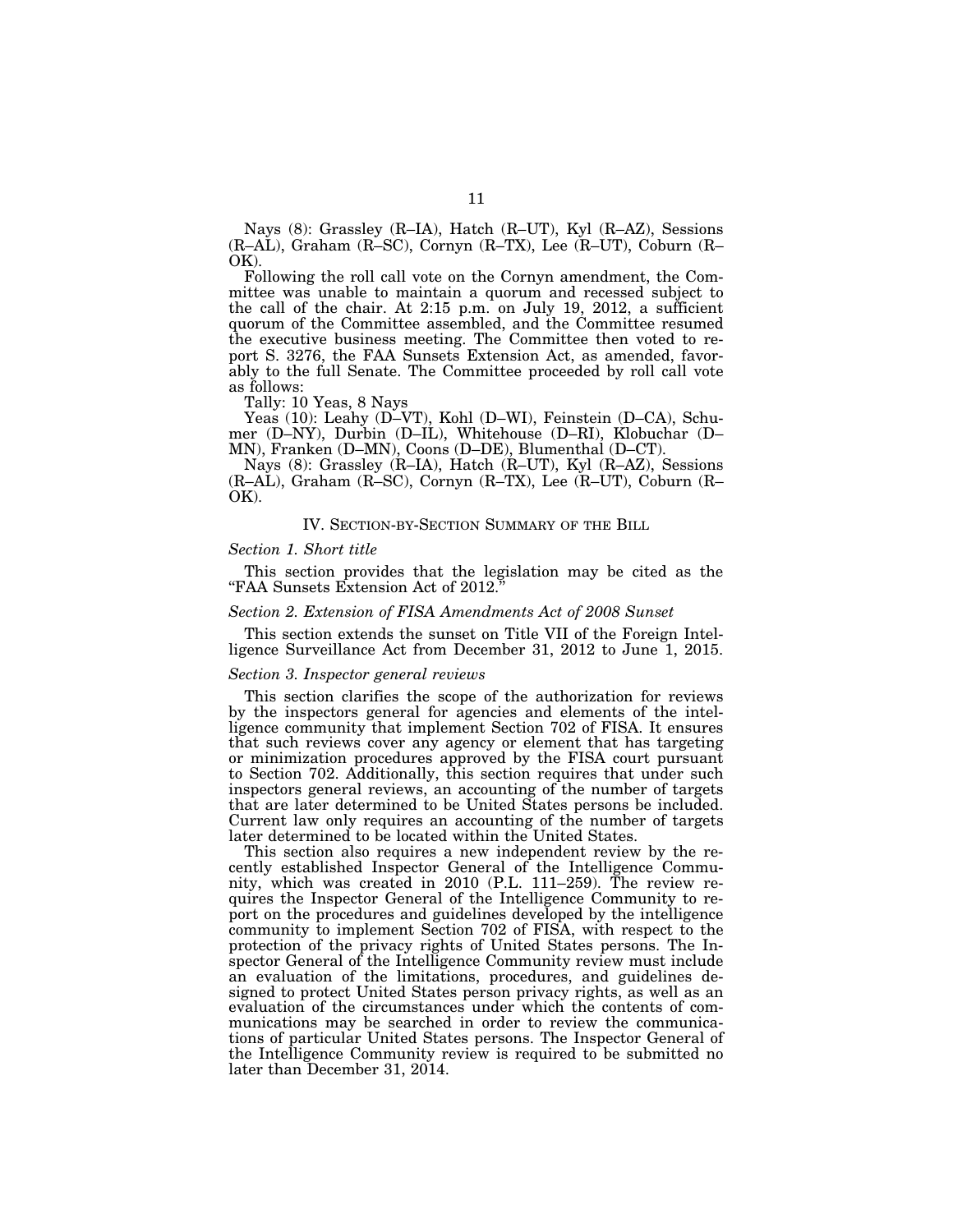Finally, this section requires an unclassified summary of the findings and conclusions of the Inspector General's report required in this section to be made publicly available.

#### *Section 4. Annual reviews*

This section makes changes to the annual review requirements for those agencies and elements of the intelligence community that implement Section 702 of FISA. The changes made under this section are consistent with changes made to the inspector general provisions in Section 3. This section clarifies that annual reviews must be submitted by the head of any agency or element that has targeting or minimization procedures approved by the FISA court pursuant to Section 702. Additionally, this section requires that those annual reviews include an accounting of the number of targets that are later determined to be United States persons. Current law only requires an accounting of the number of targets later determined to be located within the United States.

#### V. CONGRESSIONAL BUDGET OFFICE COST ESTIMATE

The Committee sets forth, with respect to the bill, S. 3276, the following estimate and comparison prepared by the Director of the Congressional Budget Office under section 402 of the Congressional Budget Act of 1974:

## U.S. CONGRESS, CONGRESSIONAL BUDGET OFFICE, *Washington, DC, September 14, 2012.*

Hon. PATRICK J. LEAHY,

*Chairman, Committee on the Judiciary,* 

*U.S. Senate, Washington, DC.* 

DEAR MR. CHAIRMAN: The Congressional Budget Office has prepared the enclosed cost estimate for S. 3276, the FAA Sunsets Extension Act of 2012.

If you wish further details on this estimate, we will be pleased to provide them. The CBO staff contact is Mark Grabowicz.

Sincerely,

#### DOUGLAS W. ELMENDORF.

Enclosure.

## *S. 3276—FAA Sunsets Extension Act of 2012*

S. 3276 would extend the authority of the federal government to conduct surveillance pursuant to the FISA Amendments Act of 2008 (Public Law 110–261). Because CBO does not provide cost estimates for classified programs, this estimate addresses only the budgetary effects on unclassified programs affected by the bill. On that basis, CBO estimates that implementing S. 3276 would have no significant cost to the federal government.

Enacting the bill could affect direct spending and revenues; therefore, pay-as-you-go procedures apply. However, CBO estimates that any effects would be insignificant for each year.

The FISA Amendments Act of 2008 clarified the authority of the federal government to surveil and intercept communications of certain persons located outside the United States. S. 3276 would extend the provisions of that act through June 1, 2015 (otherwise,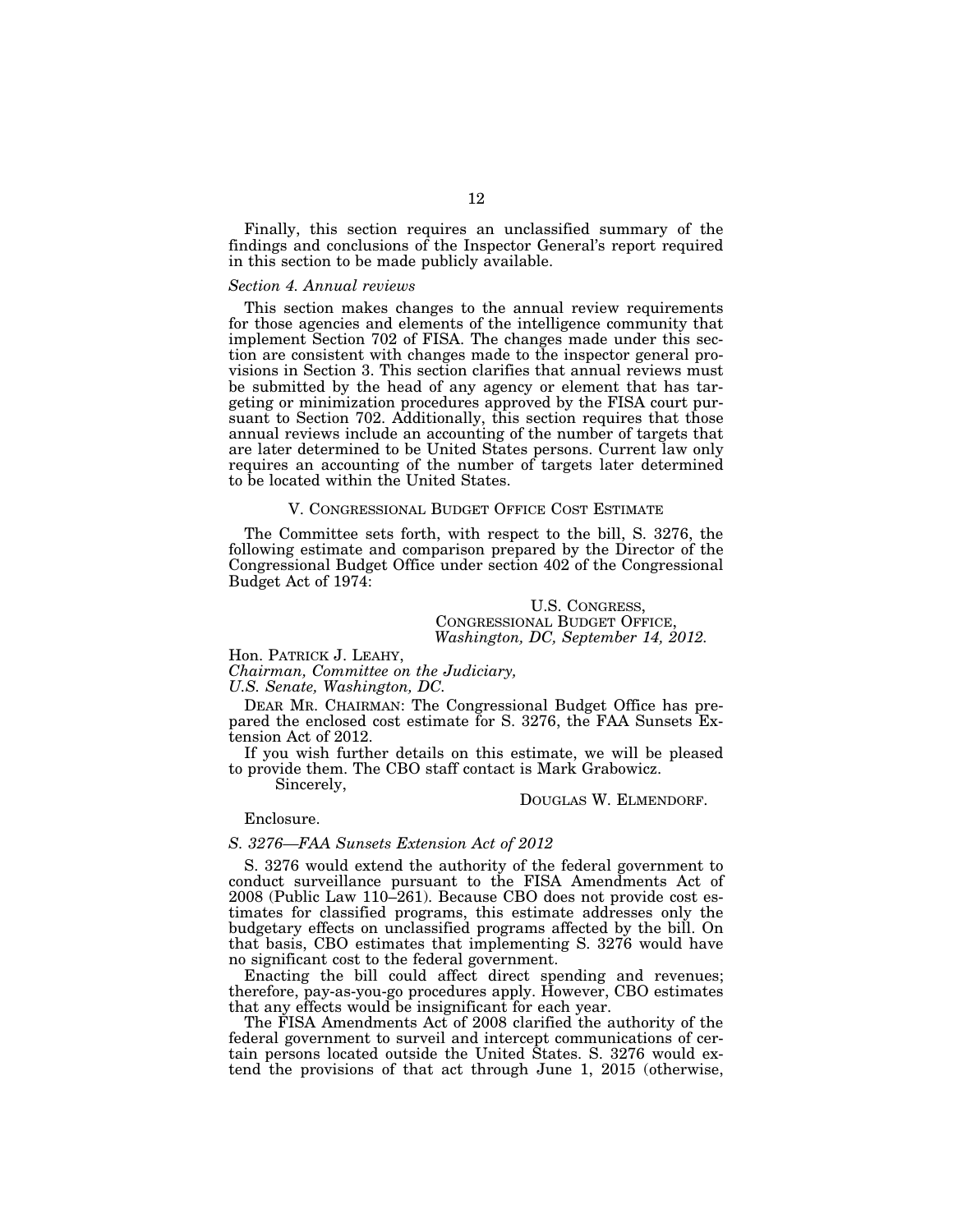they expire after December 31, 2012). As a result, the government might be able to pursue cases that it otherwise would not be able to prosecute. CBO expects that S. 3276 would apply to a relatively small number of additional offenders, so any increase in costs for law enforcement, court proceedings, or prison operations would not be significant. Any such costs would be subject to the availability of appropriated funds.

In addition, S. 3276 would require the Inspector General of the Intelligence Community to review certain procedures and guidelines to protect the privacy rights of persons in the United States and prepare a report based on that review. Based on information from the intelligence community, CBO estimates that any additional costs to complete those activities would not be significant in any year.

Because those prosecuted and convicted under S. 3276 could be subject to criminal fines, the federal government might collect additional fines if the legislation is enacted. Criminal fines are deposited as revenues in the Crime Victims Fund and later spent. CBO expects that any additional revenues and direct spending would not be significant because of the relatively small number of cases likely to be affected.

The bill would impose both private-sector and intergovernmental mandates by extending an existing mandate that would require providers of electronic communication services to furnish information. The bill also would extend an existing mandate by exempting electronic communication service providers from liability when they comply with an order to furnish information. CBO cannot determine whether the costs to electronic communication service providers to furnish information as required by the bill or the forgone damages of individuals that sue such providers would exceed the annual threshold established by the Unfunded Mandates Reform Act (UMRA) for private-sector mandates (\$146 million in 2012, adjusted annually for inflation). However, few public entities receive requests to provide information, so the costs to intergovernmental entities would be small. The bill also would impose a mandate by extending an existing preemption of state and local liability laws. CBO estimates that the costs to public entities of all the intergovernmental mandates in the bill would be small and well below the annual threshold established in UMRA (\$73 million in 2012, adjusted annually for inflation).

On July 19, 2012, CBO transmitted a cost estimate for S. 3276, the FISA Amendments Act Reauthorization Act of 2012, as reported by the Senate Select Committee on Intelligence on June 7, 2012. That version of the bill would not require reviews or reports by the Inspector General of the Intelligence Community; otherwise, the bills are similar and the cost estimates are the same.

On July 2, 2012, CBO transmitted a cost estimate for H.R. 5949, the FISA Amendments Act Reauthorization Act of 2012, as ordered reported by the House Committee on the Judiciary on June 19, 2012. On July 19, 2012, CBO transmitted a cost estimate for H.R. 5949 as reported by the House Permanent Select Committee on Intelligence on June 28, 2012. CBO estimated that both versions of H.R. 5949 would have no significant cost to the federal government.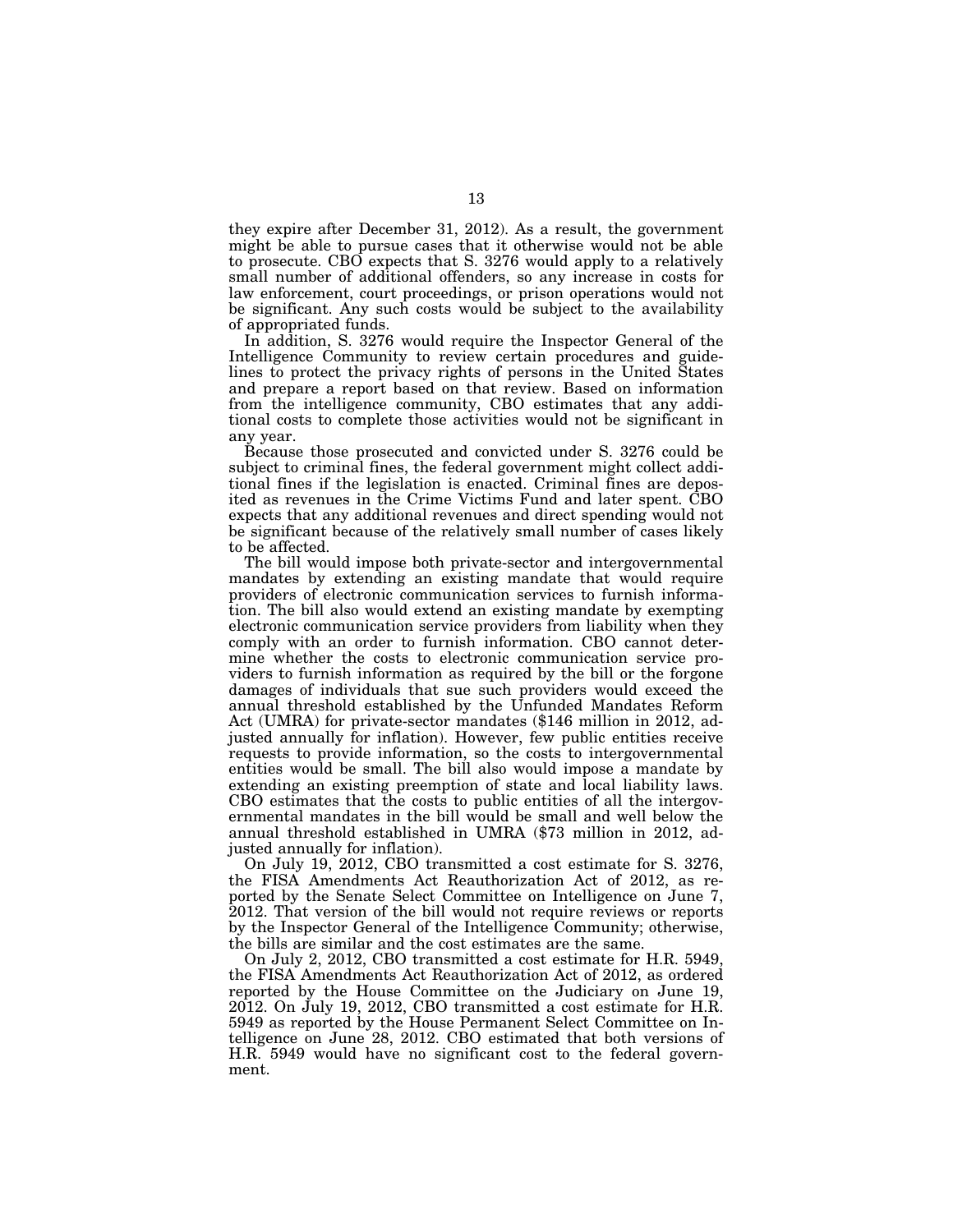The CBO staff contacts for this estimate are Mark Grabowicz (for federal costs), J'nell L. Blanco (for the impact on state and local governments), and Elizabeth Bass (for the impact on the private sector). The estimate was approved by Theresa Gullo, Deputy Assistant Director for Budget Analysis.

#### VI. REGULATORY IMPACT EVALUATION

In compliance with rule XXVI of the Standing Rules of the Senate, the Committee finds that no significant regulatory impact will result from the enactment of S. 3276.

## VII. CONCLUSION

The FAA Sunsets Extension Act of 2012, S. 3276, was reported favorably with an amendment to the Senate by the Committee on the Judiciary. The bill, as amended, preserves important surveillance authorities for the collection of foreign intelligence information while enhancing oversight and reporting requirements. The reported measure contains a June 2015 sunset that aligns with the sunset dates for other important provisions of FISA, including the business records provision, the roving wiretap provision, and the ''lone wolf'' provision. A shorter sunset period ensures appropriate Congressional oversight of the implementation of the FISA Amendments Act. Additionally, the legislation contains new reporting requirements on the implementation of the surveillance authorities with respect to the privacy rights of United States persons. A new review by the Inspector General of the Intelligence Community that spans the entire intelligence community would provide valuable information to Congress as it performs its oversight role. Moreover, an unclassified summary of the findings of this comprehensive report must be made publicly available in order to bolster accountability and transparency. Because the current surveillance authorities are due to expire at the end of this year, the Committee recommends swift action on S. 3276, as reported.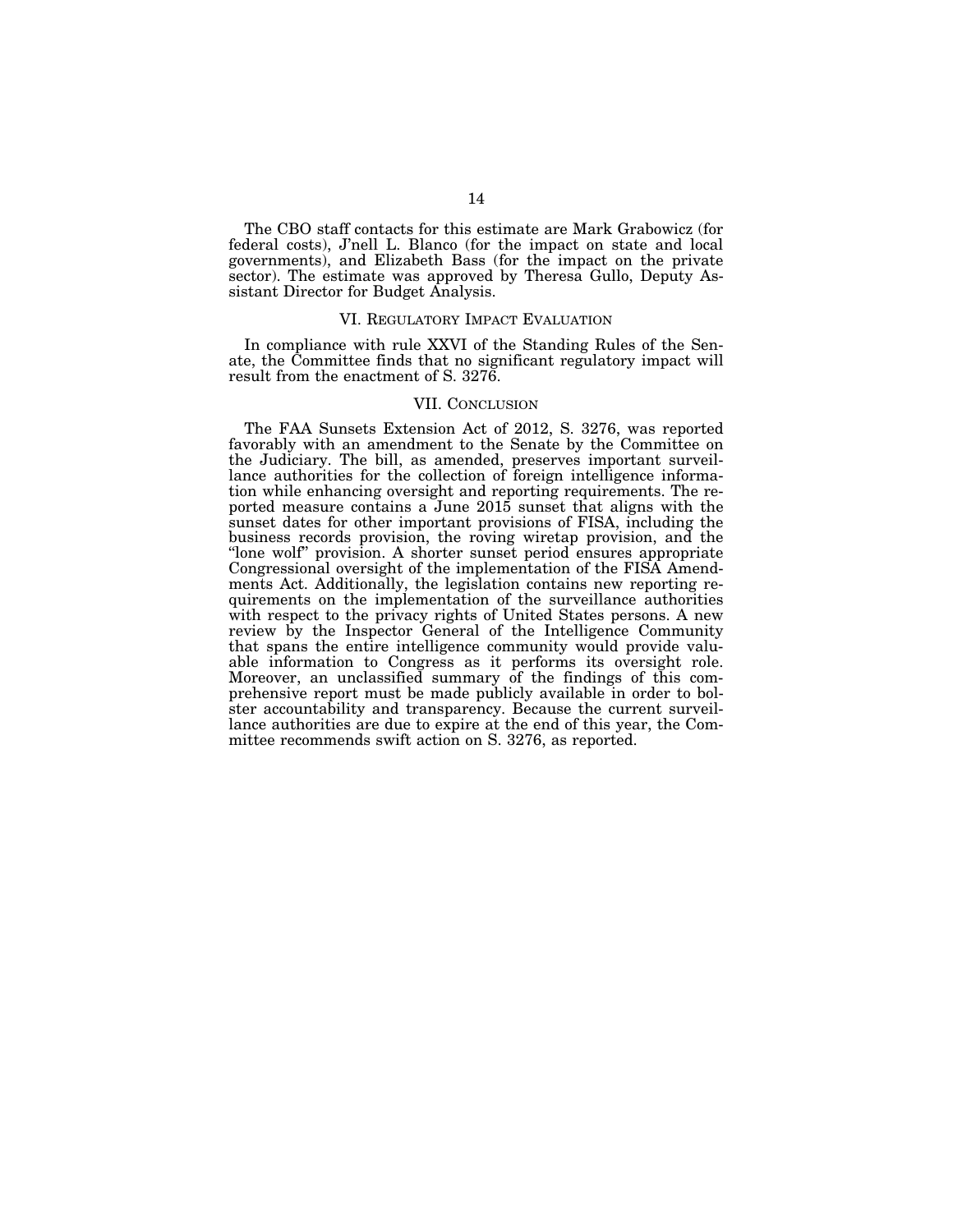### VIII. ADDITIONAL AND MINORITY VIEWS

## ADDITIONAL VIEWS FROM SENATOR DURBIN AND MINORITY VIEWS FROM SENATOR LEE

It is unclear how many communications involving American citizens are collected, stored, and analyzed by the government under Section 702 of the Foreign Intelligence Surveillance Act ("FISA"). However large this number may be, we believe there should be meaningful protections when the government searches through such communications looking for information on individual American citizens. Otherwise, by means of these so-called ''backdoor'' searches, the government could potentially conduct significant warrantless surveillance on American persons. Current administration of the FISA Amendments Act thus implicates core Fourth Amendment values.

The amendment we introduced would clarify that Section 702 of FISA does not permit the government to search the contents of communications acquired pursuant to Section 702 for the purpose of finding communications of a particular United States person. In effect, the amendment would require that the government obtain a warrant before performing queries within the communications it has collected under Section 702 for the purpose of finding an American person's communications. The amendment excludes from the warrant requirement instances in which an emergency authorization has been obtained, the life or physical safety of the American person targeted by the search is in danger and the search is for the purpose of assisting that person, or where the United States person targeted in the search has consented to that search. The amendment is identical to that offered by Senators Wyden and Udall (CO) during consideration of the bill by the Select Committee on Intelligence.

FISA requires that the government obtain a FISA Court warrant any time it seeks to conduct surveillance on a U.S. person. Indirect surveillance of U.S. persons by means of backdoor searches should be no different. No one disputes that the government may have a legitimate need to conduct queries of information collected under Section 702, and we would think no one is surprised that the government asserts that a warrant requirement would be burdensome. Indeed, that is the precise nature of a warrant requirement—to require the government to articulate and justify the need for its intrusion on the privacy of U.S. persons. Whether under Title III or FISA more generally, the government will often have legitimate needs to conduct searches. But no one would suggest that the existence of a legitimate need for information obviates the need for the government to obtain a warrant in those contexts, and we find the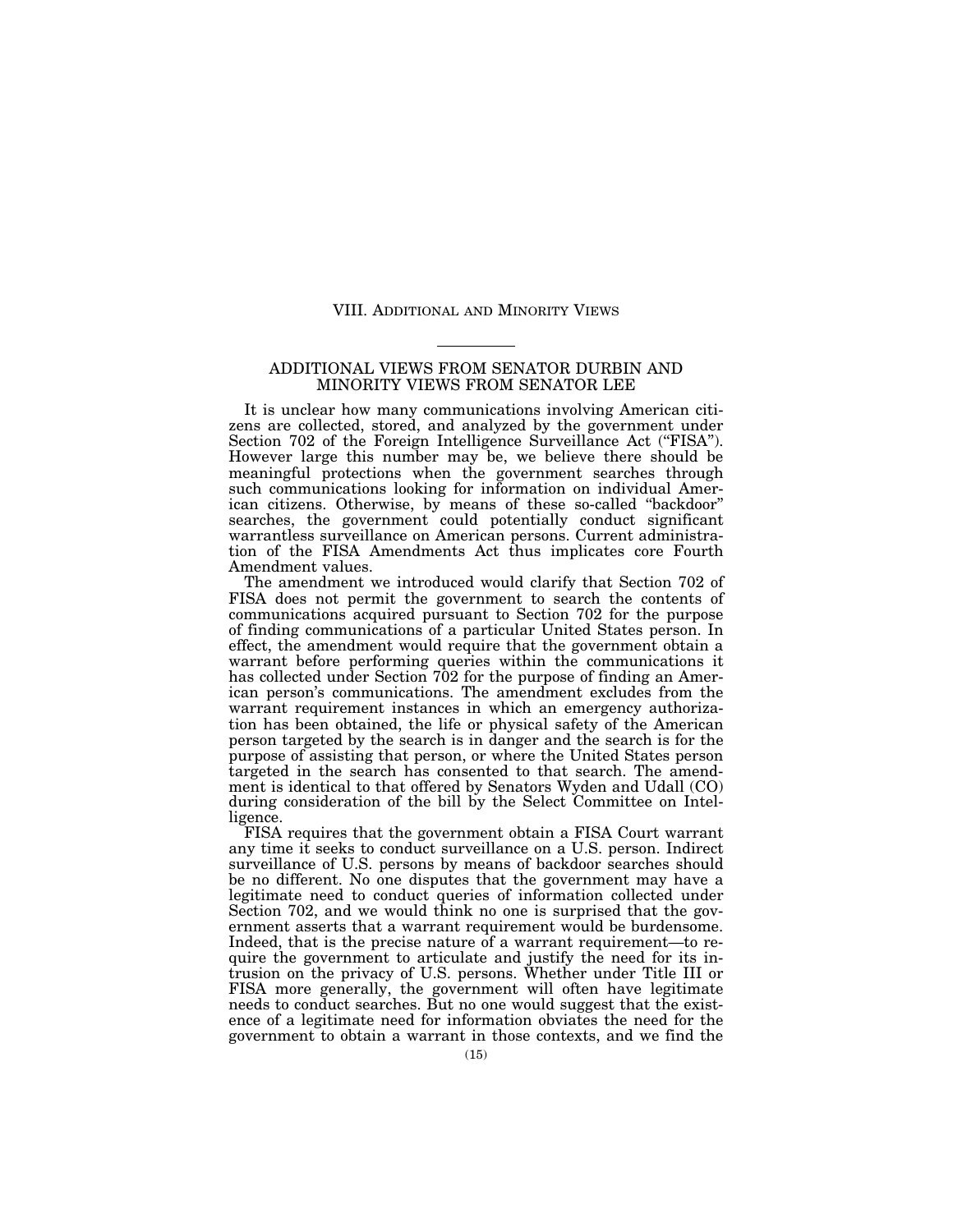assertion of this argument with respect to Section 702 similarly unpersuasive.

> DICK DURBIN. MICHAEL S. LEE.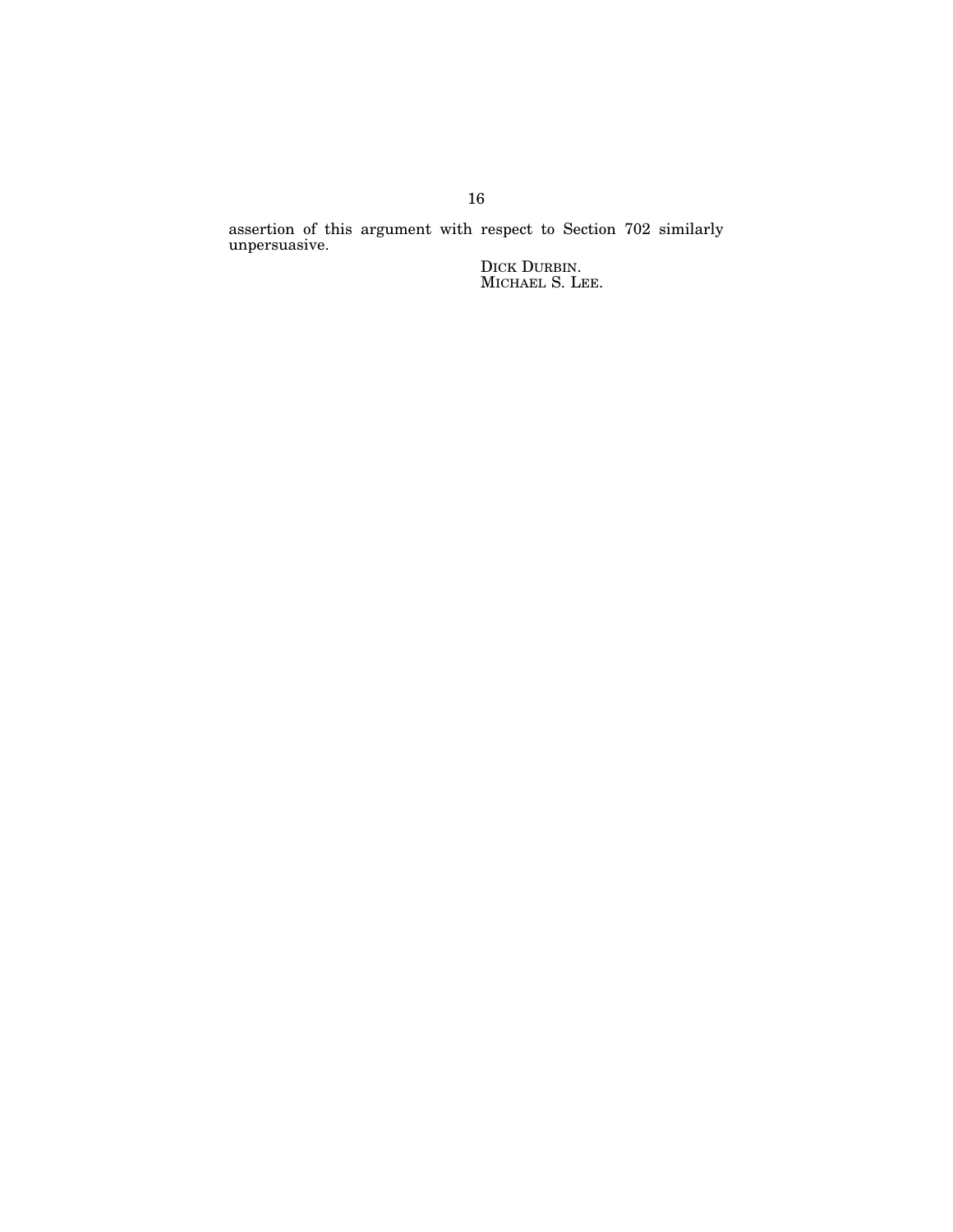## MINORITY VIEWS OF SENATORS GRASSLEY, HATCH, KYL, SESSIONS, GRAHAM, CORNYN AND COBURN

## EXPIRING PROVISIONS SHOULD BE EXTENDED TO 2017

On February 8, 2012, Attorney General Eric Holder and Director of National Intelligence James Clapper wrote to Speaker of the House Boehner, Majority Leader Reid, Minority Leader Pelosi, and Minority Leader McConnell urging Congress to reauthorize Title VII of the Foreign Intelligence Surveillance Act (FISA), enacted by the FISA Amendments Act of 2008 (FAA) which is set to expire at the end of this year. In that letter, Attorney General Holder and Director Clapper wrote, ''Intelligence collection under Title VII has produced and continues to produce significant intelligence that is vital to protect the nation against international terrorism and other threats."<sup>1</sup> The letter described the critical importance of Title VII, including Section 702, which authorizes surveillance of non-U.S. persons located overseas who are of foreign intelligence value. The authors added that ''[r]eauthorizing this authority is the top legislative priority of the Intelligence Community."<sup>2</sup>

Title VII of FISA includes several valuable tools, described more fully below, which allow the Intelligence Community to quickly gather information on terrorist threats and intelligence leads. Most notably, Section 702 authorizes, with approval from the Foreign Intelligence Surveillance Court (FISC), electronic surveillance of non-U.S. persons located overseas, but without the need for individualized orders for every target of the surveillance, as is required for surveillance of anyone inside the United States. According to the Director of National Intelligence and Attorney General, Section 702 gives the Intelligence Community the flexibility to rapidly respond to a wide variety of threats against the United States.3 The Attorney General and the Director of National Intelligence warned that failure to reauthorize Title VII of FISA would "result in a loss of significant intelligence and the ability of the Intelligence Community to respond quickly to new threats and intelligence opportunities.'' 4

On May 22, 2012, in a 13–2 bipartisan vote, the Senate Select Committee on Intelligence (SSCI) reported out S. 3276, FAA Sunsets Extension Act of 2012, without amendment. The bill does exactly what the Administration requested; namely, it provides a clean reauthorization through June 1, 2017. It simply replaces the current date of December 31, 2012 in the statute with the new

 $^1$  Letter from James R. Clapper, Director of National Intelligence, and Eric Holder, Attorney General, to John Boehner, Speaker of the House, Harry Reid, Senate Majority Leader, Nancy Pelosi, House Minority Leader, and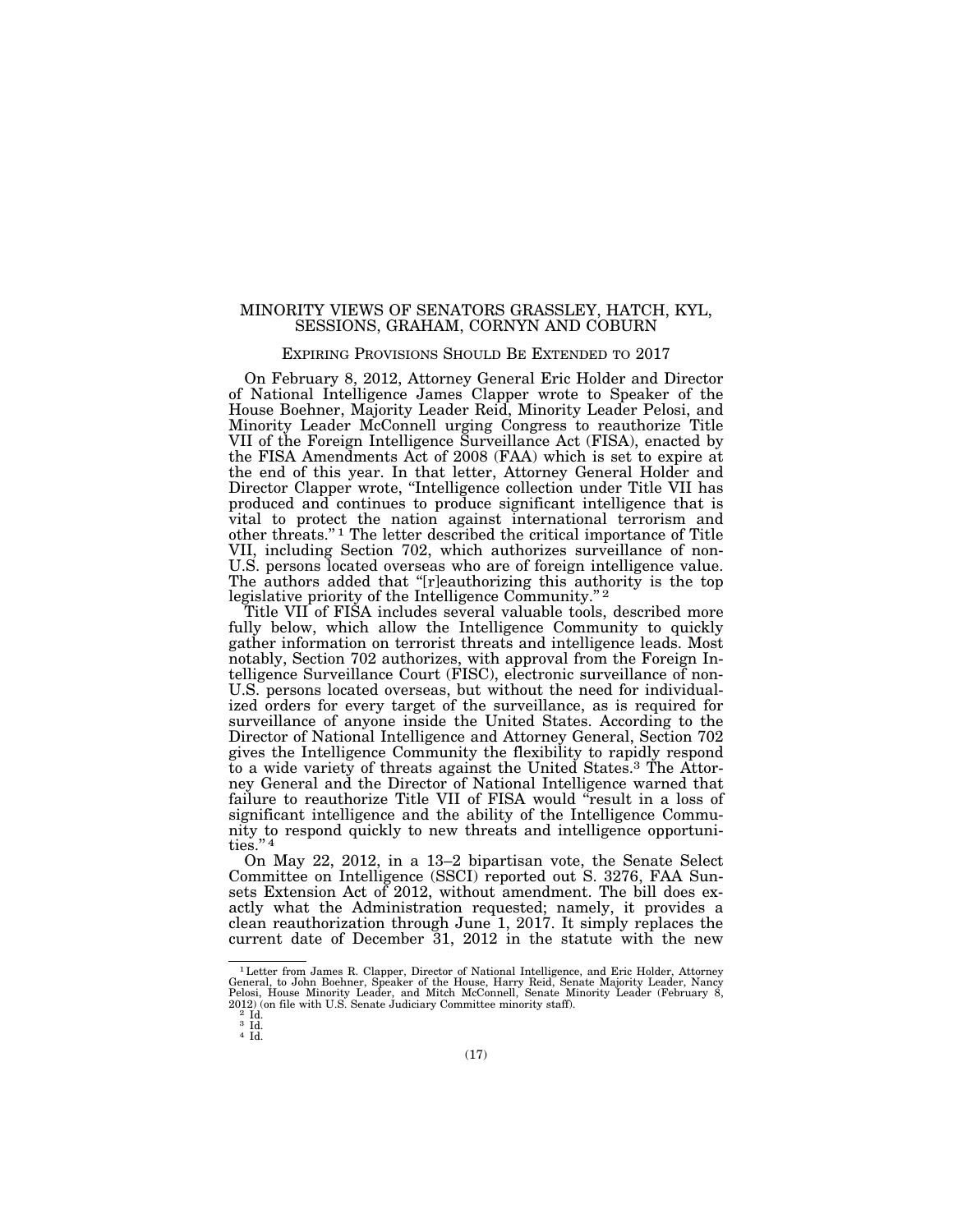date. In reporting the bill to the Senate floor, the SSCI stated that Title VII ''has been implemented with attention to protecting the privacy and civil oversight of U.S. persons, and has been subject to extensive oversight by the Executive branch, the FISC, as well as Congress."<sup>5</sup><br>In reaching its conclusion, the SSCI found that:

• Section 702 of FISA is narrowly tailored to ensure that it may only be used to target non-U.S. persons located abroad; • Congress recognized at the time the FISA Amendments

Act was enacted, it was not possible to collect information from a foreign target without also collecting information about people with whom that target was communicating. Therefore, Congress mandated that the Attorney General adopt, and the FISC approve, procedures to minimize the acquisition, retention, and dissemination of information concerning U.S. persons.

• These minimization procedures, along with the numerous reporting requirements already in existence under FISA ''enable the Committee to evaluate the extent to which [minimization] procedures are effective in protecting the privacy and civil liberties of U.S. persons.''

• The Inspector Generals of the National Security Agency (NSA) and the Intelligence Community are currently conducting a review to determine whether it is feasible to estimate the number of people located in the U.S. whose communications may have been incidentally collected under Section 702 of FISA, and therefore no amendments on this subject are necessary.6

Chairman Feinstein issued Additional Views to the Committee's report, explaining why the SSCI rejected several amendments which sought to shorten the sunset provision and add additional burdens on the Intelligence Community. The Chairman wrote that after several hearings, numerous staff meetings with Intelligence Community representatives, and reviews of classified reports and FISC documents as part of its oversight function, the SSCI concluded that existing FAA provisions were adequate to protect the privacy and civil liberties of U.S. persons.

SSCI Chairman Feinstein concluded that:

Ultimately, it is in the Nation's interest to see this statute reauthorized, and the first priority of this Congress, must be to ensure that this important law does not lapse at the end of the year. The Committee's action to report a clean bill that would extend the sunsets of the FISA Amendments Act, without amendment that could impede its ultimate enactment, is an important step in ensuring this result.7

We agree with Chairman Feinstein's statement. A clean version of S. 3276 (i.e., without amendment) would simply extend the sunset date from December 31, 2012 to June 1, 2017. That is the only change that should be made to the statute. Our oversight of the implementation of the statute has found no evidence that it has been

<sup>5</sup>FAA Sunsets Extension Act of 2012, S. Rep. No. 112–174, at 2 (2012) (majority report).

<sup>6</sup> Id. at 8. 7 *Id.* at 9.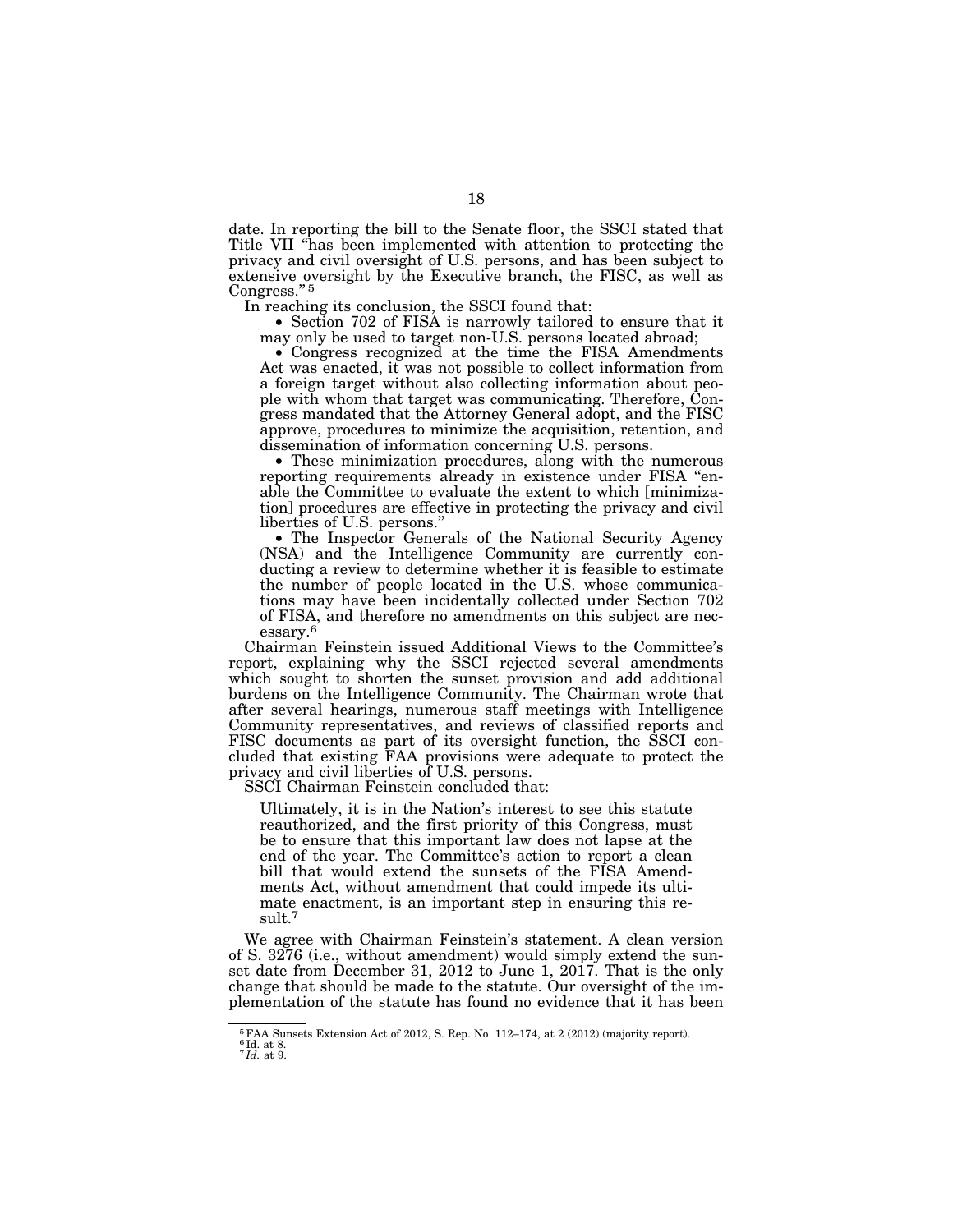intentionally misused or that more oversight is needed. A clean bill would allow the Intelligence Community to continue utilizing these valuable tools against potential terrorists or other intelligence targets without interruption or delay and will provide the Intelligence Community with much needed certainty and stability.

Title VII provides not only valuable intelligence tools but also privacy protections. It was designed to facilitate the collection of intelligence information about non-U.S. persons abroad while balancing the Fourth Amendment rights of U.S. persons whose communications are incidentally collected in the course of such surveillance. No changes are therefore necessary to the statute.

#### *Section 702*

As noted above, Section 702 authorizes, with approval of the FISC, electronic surveillance of non-U.S. persons located overseas, but without the need for individualized orders for every target of the surveillance.8 Section 702 specifically prohibits targeting U.S. persons, acquiring wholly domestic communications, or targeting someone outside the U.S. with the intent to collect information on a target inside the U.S. (known as ''reverse-targeting''). Thus, since the target of any surveillance is a non-U.S. person, the only way that a U.S. citizen's privacy is potentially compromised is if that U.S. person is in contact with the foreign target. In essence, the surveillance only incidentally affects U.S. persons. Section 702 also requires that the government demonstrate to the FISC that it has ''targeting procedures'' that are designed to weed out intentional collection of communications of anyone located inside the United States, that the Intelligence Community uses "minimization procedures'' that restrict the use of any information about U.S. persons that is incidentally collected, and that it has ''acquisition guidelines'' that ensure that the statutory limits on collection are obeyed.

Under Section 702, the FISC reviews and approves annual certifications from the Attorney General and Director of National Intelligence about collection of information on categories of foreign intelligence targets, what procedures the Intelligence Community will use to accomplish this surveillance, how they will target subjects for surveillance, and how the Intelligence Community will use the information. This format allows the FISC to review on whom and how the Intelligence Community is conducting surveillance while also protecting the constitutional rights of U.S. persons.

In addition, FISA requires that the Attorney General and Director of National Intelligence conduct semi-annual assessments of the Intelligence Community's compliance with the targeting and minimization procedures and the acquisition guidelines and report to Congress on the results of their audits. Separately, they internally review compliance every 60 days. Furthermore, the statute authorizes the Inspector General of the Department of Justice to review the program at any time and requires that significant opinions of the FISC and the FISC appellate court be provided to Congress.

The combination of the statutory limitations on collection, targeting and minimization procedures, and acquisition guidelines, FISC review of those procedures and guidelines, and compliance

<sup>8</sup> 50 U.S.C. § 1881a.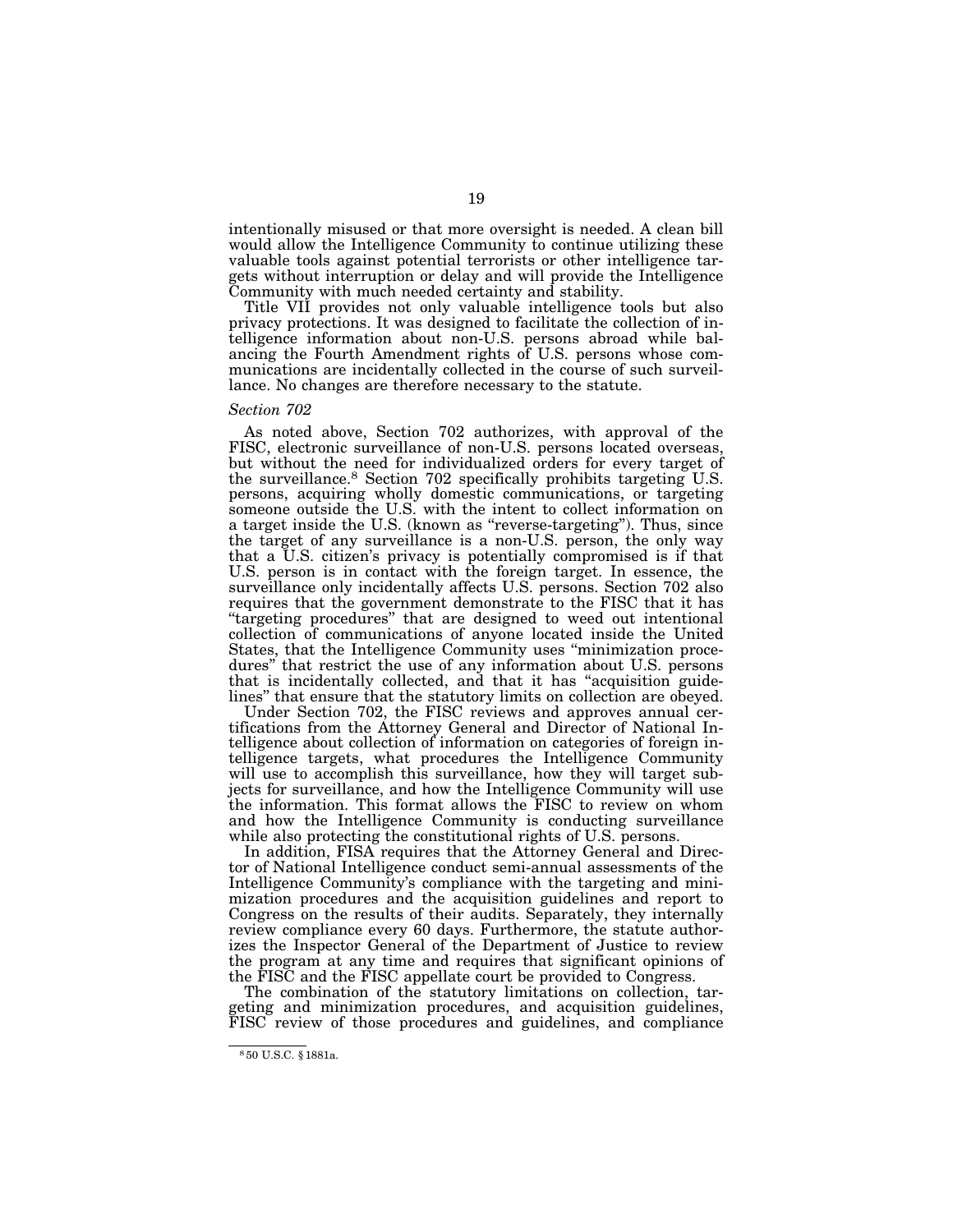oversight by the Administration and Congress, ensure that the rights of U.S. persons are sufficiently protected when their communications are incidentally collected in the course of targeting non-U.S. persons located abroad.

## *Sections 703 and 704*

Sections 703 9 and 704 10 cover electronic surveillance or searches of stored communications of U.S. persons who are located abroad, when conducted in the United States, and other searches of U.S. persons abroad, respectively. They require that the government obtain authorization from the FISC for such searches, and such authorization is dependent on showing of probable cause that the targeted U.S. person is a foreign power, an agent of a foreign power, or an officer or employee of a foreign power.

#### AMENDMENTS IN COMMITTEE

Despite the Administration's desire to pass a clean bill with an extension to 2017, and the SSCI's thoughtful conclusions in reporting such a bill, the Chairman proceeded with a substitute amendment. The substitute amendment is unnecessary. It will simply delay passage of a critical national security bill and provide uncertainty for our national security operators in the field. Indeed, the substitute creates a risk that the statute will be allowed to sunset, causing operational problems and the loss of a valuable and productive national security tool.

The substitute amendment: (1) seeks to shorten the sunset provision from June 1, 2017 to June 1, 2015; (2) requires the Inspector Generals of the various Intelligence Community agencies to review the acquisition, use, and dissemination of Section 702 information; (3) requires the Inspector General of the Intelligence Community to review the acquisition, use, and dissemination of Section 702 information and evaluate its impact on the privacy rights of U.S. citizens; and (4) requires the Inspector General to produce and publicly release an unclassified report of its findings.

First of all, by shortening the extension of the Title VII provisions to less than three years, Congress fails to provide needed certainty and predictability to law enforcement and counterterrorism officials. The Majority argues that in shortening the sunset to June 1, 2015, it provides ''Congress with the opportunity to consider these important surveillance provisions in a comprehensive manner'' with other expiring provisions of FISA—sections 206 and 215 of the USA PATRIOT Act (the ''roving wiretap'' and ''business records'' provisions) and section 6001(a) of the Intelligence Reform and Terrorism Protection Act (the "lone wolf" provision).<sup>11</sup> While addressing the extension of these statutes together may offer some convenience, it is problematic.

By aligning the expiration of the FAA with expiring provisions of the USA PATRIOT Act, we run the risk of failing to authorize not one, but two sets of vital national security tools. Such risks and unpredictability factor into how intelligence and counter-terrorism operations are designed. If those charged with protecting our na-

<sup>9</sup> 50 U.S.C. 1881b.

<sup>10</sup> 50 U.S.C. 1881c. 11 *Id.* at 6–7.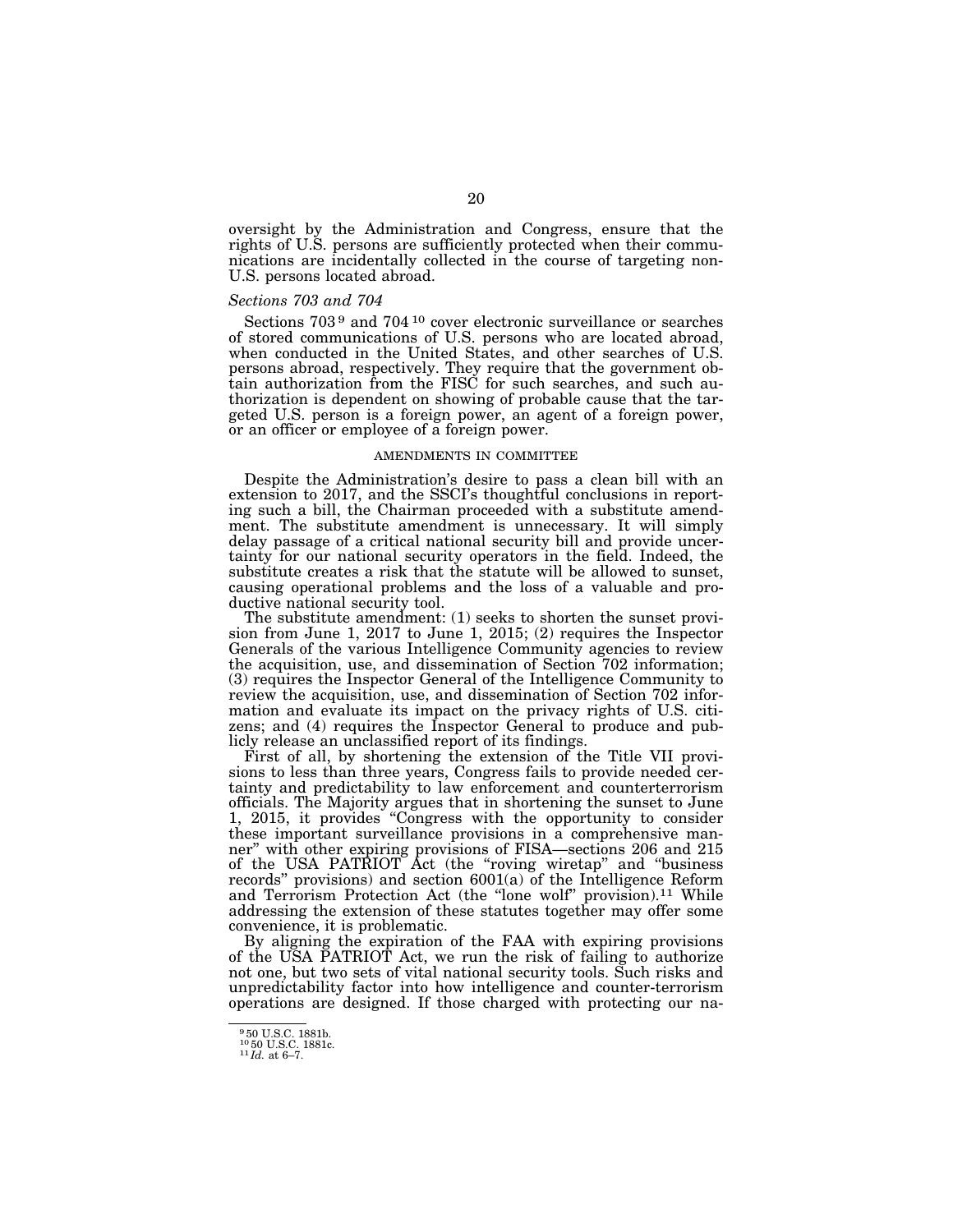tional security are concerned with whether such a valuable tool will disappear in the middle of an operation, they may choose to forego the utilization of the tool and apply their resources elsewhere by using less effective, but more stable techniques. Further, by focusing on a host of national security tools at once, as opposed to in alternating authorization cycles, it limits the focus and scrutiny that is placed on each individual provision, potentially weakening the current level of oversight provided to these tools.

The majority's report itself provides an example of the danger of attempting to reauthorize differing tools at the same time. The report—deliberately or not—obfuscates the crucial differences between Title VII of FISA and other parts of the statute. In describing the activities conducted under Section 702, the report uses the loaded phrase, "domestic electronic surveillance." <sup>12</sup> This phrase implies that the U.S. government intentionally collects, without a warrant, domestic communications of U.S. persons under Section 702. It does not. The Section 702 program targets non-U.S. persons who are located abroad. At the most, it would only incidentally collect an international communication of a U.S. person if that U.S. person happened to communicate with a targeted person who is outside the United States. Nevertheless, the canard that Title VII is a ''domestic surveillance program'' directed at U.S. citizens and not requiring warrants, in violation of the Constitution, is widespread. Title VII has a different purpose and legal basis than those domestic surveillance provisions authorized elsewhere in the statute. Therefore, mixing together discussion of these different tools only confuses and complicates dispassionate oversight of each one.

Neither this Committee, the SSCI, nor the Administration has found instances where the expiring provisions have been intentionally or systematically misused. As the SSCI Chairman reported in the Committee report, ''Through four years of oversight, the Committee has not identified a single case where a government official engaged in a willful effort to circumvent or violate the law."<sup>13</sup> In fact, Chairman Leahy himself has admitted, ''I do not believe that there is any evidence that the law has been abused, or that the communications of U.S. persons are being intentionally targeted.'' 14 Given the robust oversight in place, a shortened sunset date aligning multiple national security authorizations creates instability, provides no benefits, and potentially weakens the level of scrutiny the provisions are given in alternating authorization cycles.

Secondly, we believe that the law as currently authorized contains significant oversight and review by the various Inspectors General. Section  $702(1)(2)$  specifically authorizes "[t]he Inspector General of the Department of Justice and the Inspector General of each element of the intelligence community authorized to acquire foreign intelligence information under [the FAA]" the authority to review compliance with the law.15 Nowhere in this authorization

 $^{12}Id.$ at 4.<br> $^{13}Id.$ at 7.<br> $^{14}$ Senator Patrick J. Leahy, "Opening Statement, Executive Business Meeting," (July 19, 2012), available at: http://www.leahy.senate.gov/press/senate-judiciary-committee-approves-<br>leahy-auth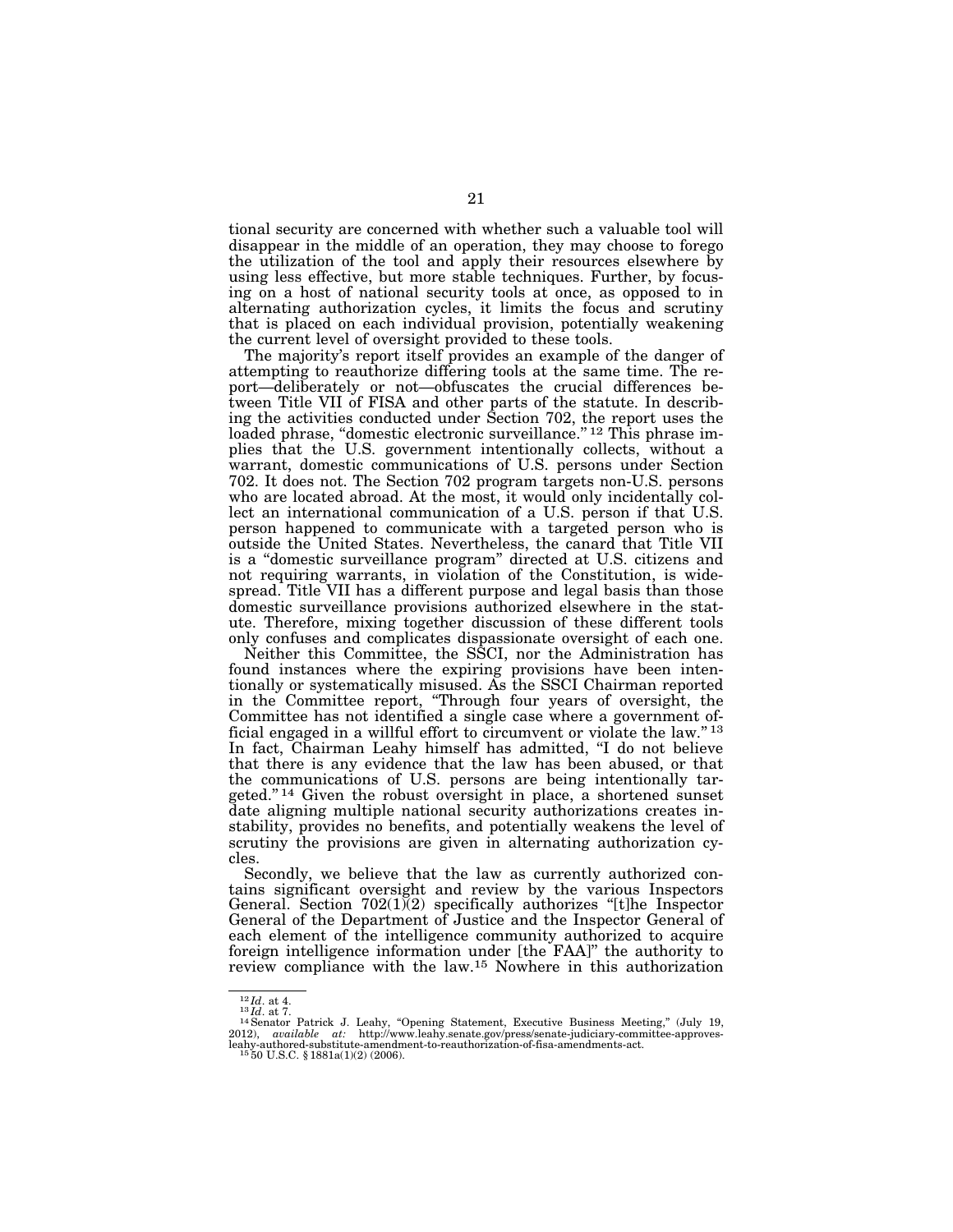are the Inspectors General limited to a single review. In fact, while the Inspector General for the Department of Justice just issued the first compliance report on Section 702 on September 12, 2012, nothing in the statute precludes the Inspector General from continuing to review compliance with Section 702 in the future.

The current authorization for the Inspectors General is in line with the general mission of Inspectors General, namely, identifying fraud, waste, and abuse within a government agency. The substitute amendment would deviate from this current authorization and would instead elevate the role of the Inspectors General from independent watchdog to that of potential policy maker. For example, the substitute amendment would delegate decisions about what constitutes ''privacy'' to the Inspectors General authorizing them to make value judgments about the worth of the Section 702 foreign intelligence collected as compared to the Inspector General's view of privacy interests. The amendment never defines ''privacy,'' an inherently vague and broad term that would be left to the Inspector General to define as he preferred based on his understanding of its meaning. This is beyond both the authority and capability of an Inspector General. Policy analysis should be left to policymakers. In particular, determining the relative worth of intelligence information with potentially competing concepts of ''privacy'' should be the role of Congress. We cannot outsource our responsibility for making such determinations to others. We have all the information necessary to make such determinations, and leaving it to someone else is abandoning our responsibilities. In fact, the process of reauthorizing the legislation has enabled the Committee to investigate this very subject.

Thirdly, the substitute amendment requires the Inspector General to issue an ''unclassified summary of the findings of [the] comprehensive report"<sup>16</sup> the amendment authorizes. While we agree that transparency is the hallmark of a good and open government, national security programs such as those authorized under FAA deal with our nation's most sensitive information used to protect American lives. If the Inspector General were to issue an unclassified report based upon a review of classified information, the resulting report would be so heavily redacted that it would be incomprehensible and of little use to those who would seek to review it. There would be no context, no facts, and no application of facts to law. Such a report would be of no value or utility to the American people because the basis of any conclusion would be redacted. The report would raise more questions than it answers—which is perhaps the ultimate goal of such a provision.

There were a number of additional amendments offered by Minority members of the Committee that were debated and voted on during the Committee's executive business meeting. These amendments dealt with important national security topics including the criminal penalties associated with weapons of mass destruction, criminalizing rewards for facilitating international terrorism, disclosure of memoranda authorizing the targeted killing of United States citizens abroad, an audit of federal criminal wiretap applications, and Congressional notification for targeted killing of United

<sup>16</sup>FAA Sunsets Extension Act of 2012, S. Rep. No. 112–174, at 11 (2012) (majority report).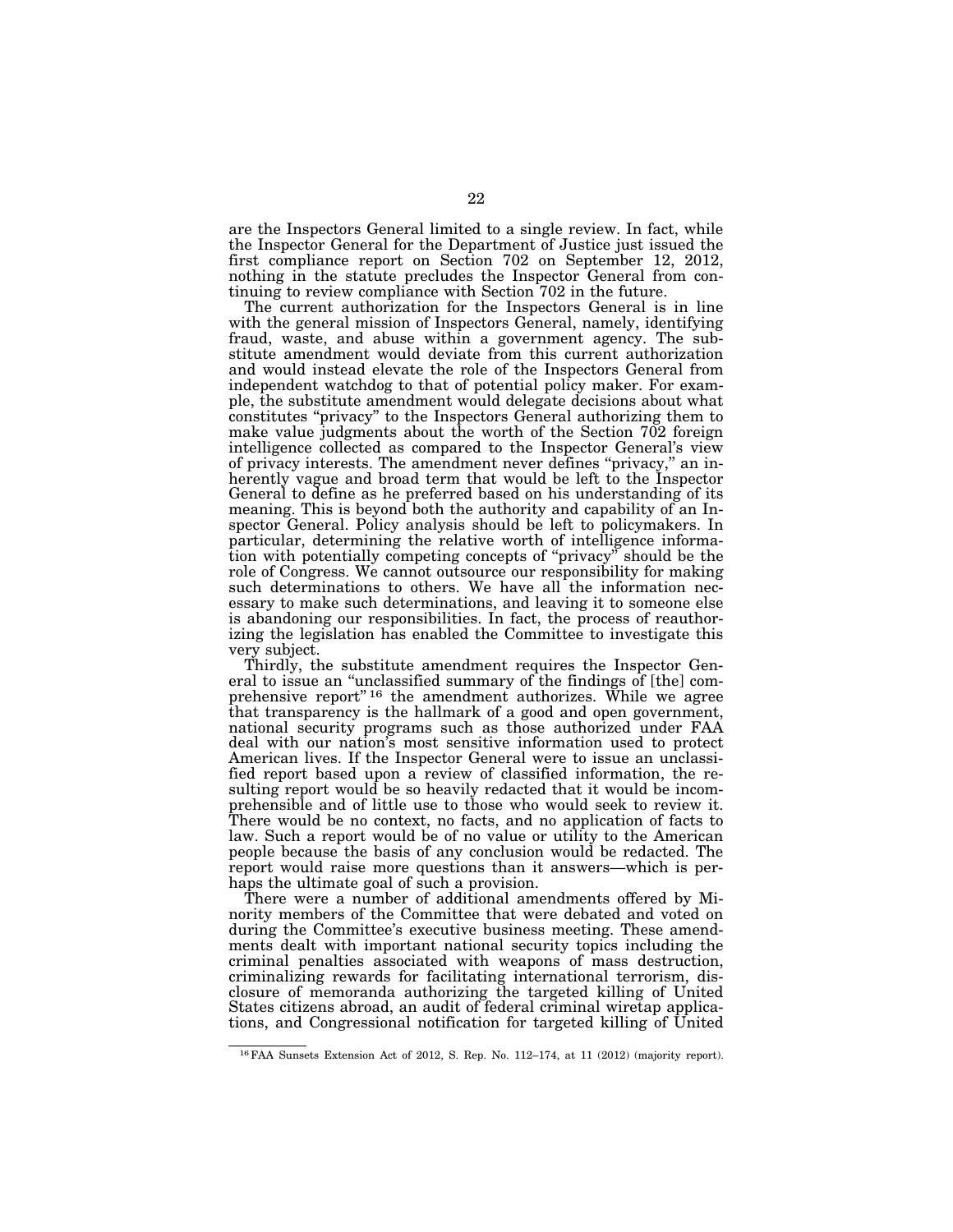States citizens abroad. Unfortunately, aside from amendments offered by Senator Kyl and Senator Lee, all amendments offered by the Minority members were subject to motions to table. This decision by members of the Majority to move to table amendments offered by the Minority is troubling and a break from the usual Committee practice to vote on amendments dealing with complex and difficult subject matters.

Instead, Majority members argued that amendments should be germane and relevant to the underlying legislation in order to obtain an up or down vote. Each of these amendments dealt with important and pressing national security matters and should have received an open and fair debate. At least one of these amendments had previously passed the Committee on a bipartisan voice vote during debate of the extension of expiring provisions of the USA PATRIOT Act.<sup>17</sup> It is imperative that these issues receive an open and fair debate in the Committee and it is concerning that these amendments were subjected to a germaneness and relevance standard, especially given the fact that the Majority Leader has routinely prevented Minority senators from offering and debating important topics on the Senate floor.

Finally, it is worth noting that the Majority's Committee Report fails to accurately detail the events that transpired on the afternoon of July 19, 2012, when the vote on final passage of S. 3276, the FAA Sunsets Extension Act, as amended, occurred. The Majority's description notes that the final tally of votes was 10 Yeas and 8 Nays. However, during the initial roll call vote the final tally was initially 9 Yeas and 9 Nays, with Senator Durbin voting against S. 3276 as amended.18 However, after the Chairman asked if any member wished to change his or her vote, Senator Durbin stated that while Chairman Leahy's bill was a ''positive step forward'' and still ''needs a lot of work,'' he ultimately changed his vote in order for the bill to be reported to the Senate floor.19

#### **CONCLUSION**

We agree with the thirteen bi-partisan members of the SSCI that this important piece of national security legislation should pass without amendment and without delay. We also agree with the 301 members of the House of Representatives who voted on September 12, 2012, to extend the FAA, without amendment, through December 31, 2017.20 We disagree with substitute amendment adopted by the Majority as it makes unnecessary changes to the statute that do little more than risk the necessary reauthorization of these authorities. Simply put, the FAA has and will continue to provide vital foreign intelligence information necessary for the Nation's security. Extending the expiring provisions without amendment pro-

<sup>17</sup>*See* The USA PATRIOT Act Sunset Extension Act of 2011, S. Rep. No. 112–13, at 21 (2011) (adopting an amendment by Senator Grassley adding the death penalty as a punishment for

<sup>&</sup>lt;sup>18</sup> See Joanna Anderson, *Surveillance Authority Extension Gets Senate Panel's Support*, Cong. Quarterly, July 19, 2012, available at http://www.cq.com/doc/committees-<br>2012071900298886?wr=eFF6U1QqRXM3azFlbndPUmNaS3c2dw (noting that "Durbin initially voted against advancing the bill to the full Senate, but [later] r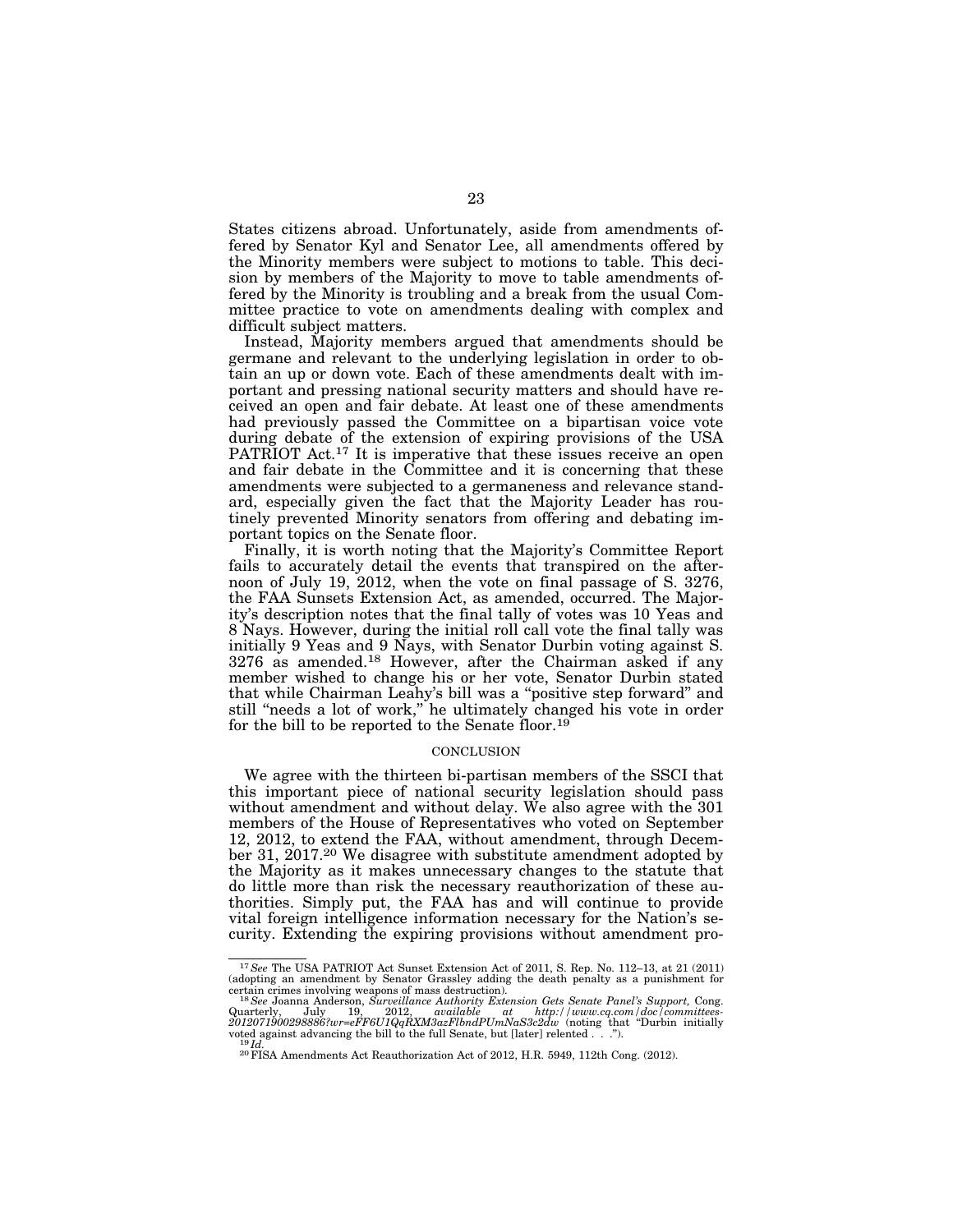vides the operational continuity that agents on the ground, at home and abroad, need and deserve.

CHARLES E. GRASSLEY.<br>ORRIN G. HATCH.<br>JON KYL.<br>JEFF SESSIONS.<br>LINDSEY GRAHAM.<br>JOHN CORNYN.<br>TOM COBURN.

# IX. CHANGES TO EXISTING LAW MADE BY THE BILL, AS REPORTED

In compliance with paragraph 12 of rule XXVI of the Standing Rules of the Senate, changes in existing law made by S.3276, as reported, are shown as follows (existing law proposed to be omitted is enclosed in black brackets, new matter is printed in italic, and existing law in which no change is proposed is shown in roman):

# **TITLE 50—WAR AND NATIONAL DEFENSE**

\* \* \* \* \* \* \*

# **CHAPTER 36—FOREIGN INTELLIGENCE SURVEILLANCE ACT**

# **SUBCHAPTER VI—ADDITIONAL PROCEDURES REGARD-ING CERTAIN PERSONS OUTSIDE THE UNITED STATES**

## **Section 702. Procedures for targeting certain persons outside the United States other than United States persons.**

(1) ASSESSMENTS AND REVIEWS.—

(1) SEMIANNUAL ASSESSMENT.—Not less frequently than once every 6 months, the Attorney General and Director of National Intelligence shall assess compliance with the targeting and minimization procedures adopted in accordance with subsections (d) and (e) and the guidelines adopted in accordance with subsection (f) and shall submit each assessment to—

(A) the Foreign Intelligence Surveillance Court; and

(B) consistent with the Rules of the House of Representatives, the Standing Rules of the Senate, and Senate Resolution 400 of the 94th Congress or any successor Senate resolution—

(i) the congressional intelligence committees; and

(ii) the Committees on the Judiciary of the House of Representatives and the Senate.

(2) AGENCY ASSESSMENT.—The Inspector General of the Department of Justice and the Inspector General of each element of the intelligence community *authorized* to acquire foreign intelligence information under subsection (a)] with targeting or mini*mization procedures approved under this section,* with respect to the department or element of such Inspector General—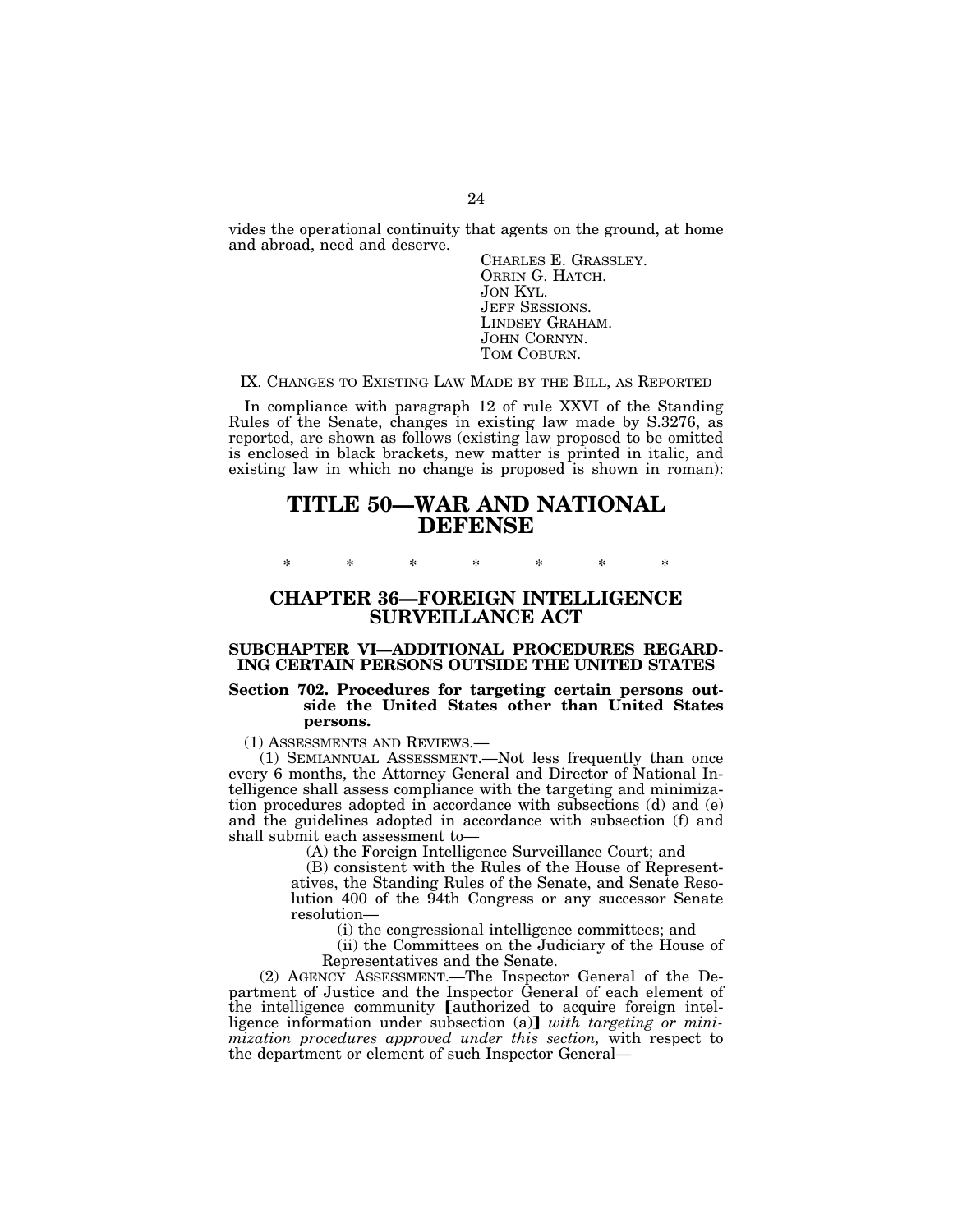(A) are authorized to review compliance with the targeting and minimization procedures adopted in accordance with subsections (d) and (e) and the guidelines adopted in accordance with subsection (f);

(B) with respect to acquisitions authorized under subsection (a), shall review the number of disseminated intelligence reports containing a reference to a United Statesperson identity and the number of United States-person identities subsequently disseminated by the element concerned in response to requests for identities that were not referred to by name or title in the original reporting;

(C) with respect to acquisitions authorized under subsection (a), shall review the number of targets that were later determined to be *United States persons or* located in the United States, and to the extent possible, whether communications of such targets were reviewed; and

(D) shall provide each [such review] *review conducted under this paragraph* to—

(i) the Attorney General;

(ii) the Director of National Intelligence; [and]

(*iii*) *the Inspector General of the Intelligence Community; and* 

 $\left[\text{(iii)}\right]$  (*iv*) consistent with the Rules of the House of Representatives, the Standing Rules of the Senate, and Senate Resolution 400 of the 94th Congress or any successor Senate resolution—

(I) the congressional intelligence committees; and

(II) the Committees on the Judiciary of the House of Representatives and the Senate.

*(3) INSPECTOR GENERAL OF THE INTELLIGENCE COMMUNITY REVIEW.—* 

*(A) IN GENERAL.—The Inspector General of the Intelligence Community is authorized to review the acquisition, use, and dissemination of information acquired under subsection (a) in order to review compliance with the targeting and minimization procedures adopted in accordance with subsections (d) and (e) and the guidelines adopted in accordance with subsection (f), and in order to conduct the review required by subparagraph (B).* 

*(B) MANDATORY REVIEW.—The Inspector General of the Intelligence Community shall review the procedures and guidelines developed by the Intelligence Community to implement this section, with respect to the protection of the privacy rights of United States persons, including—* 

*(i) an evaluation of the limitations outlined in subsection (b), the procedures approved in accordance with subsections (d) and (e), and the guidelines outlined in subsection (f), with respect to the protection of the privacy rights of United States persons; and* 

*(ii) an evaluation of the circumstances under which the contents of communications acquired pursuant to subsection (a) may be searched in order to review the communications of particular United States persons.*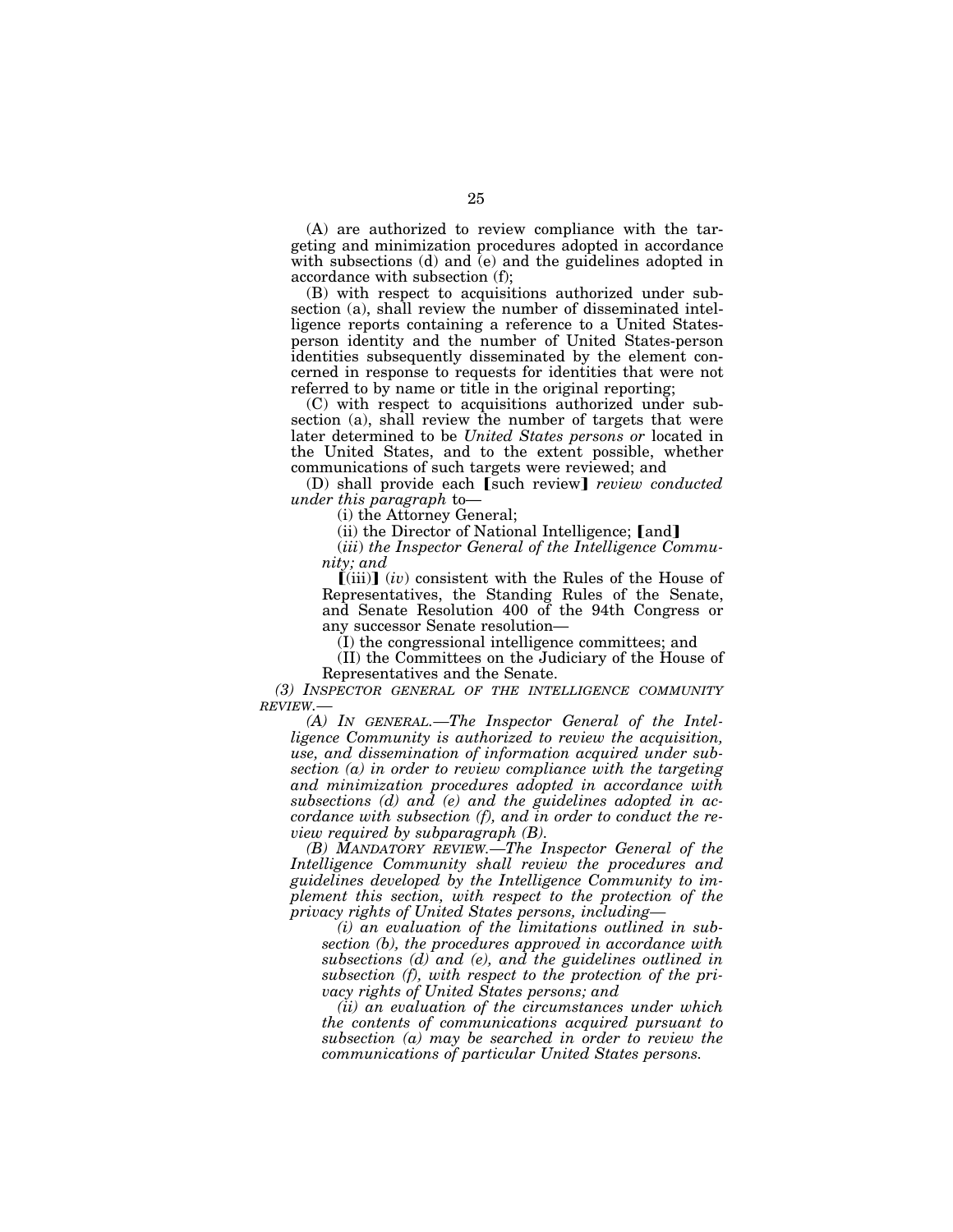*(C) CONSIDERATION OF OTHER REVIEWS AND ASSESS- MENTS.—The review conducted under subparagraph (B) should take into consideration, to the extent relevant and appropriate, any reviews and assessments that have been completed or are being undertaken under this section.* 

*(D) REPORT.—Not later than December 31, 2014, the Inspector General of the Intelligence Community shall submit a report regarding the review conducted under subparagraph (B) to—* 

*(i) the Attorney General;* 

*(ii) the Director of National Intelligence; and* 

*(iii) consistent with the Rules of the House of Representatives, the Standing Rules of the Senate, and Senate Resolution 400 of the 94th Congress or any successor Senate resolution—* 

*(I) the congressional intelligence committees; and (II) the Committees on the Judiciary of the House of Representatives and the Senate.* 

*(E) PUBLIC REPORTING OF FINDINGS AND CONCLUSIONS.— In a manner consistent with the protection of the national security of the United States, and in unclassified form, the Inspector General of the Intelligence Community shall make publicly available a summary of the findings and conclusions of the review conducted under subparagraph* 

*(B).*<br>(4) [(3)] ANNUAL REVIEW.—

(A) REQUIREMENT TO CONDUCT.—The head of each element of the intelligence community *[conducting an acqui*sition authorized under subsection (a)] *with targeting or minimization procedures approved under this section* shall conduct an annual review to determine whether there is reason to believe that foreign intelligence information has been or will be obtained from [the acquisition] *acquisitions authorized under subsection*  $(a)$ *.* [The annual review] *As applicable, the annual review* shall provide, with respect to acquisitions authorized under subsection (a)—

(i) an accounting of the number of disseminated intelligence reports containing a reference to a United States-person identity;

(ii) an accounting of the number of United Statesperson identities subsequently disseminated by that element in response to requests for identities that were not referred to by name or title in the original reporting;

(iii) the number of targets that were later determined to be *United States persons or* located in the United States and, to the extent possible, whether communications of such targets were reviewed; and

(iv) a description of any procedures developed by the head of such element of the intelligence community and approved by the Director of National Intelligence to assess, in a manner consistent with national security, operational requirements and the privacy interests of United States persons, the extent to which the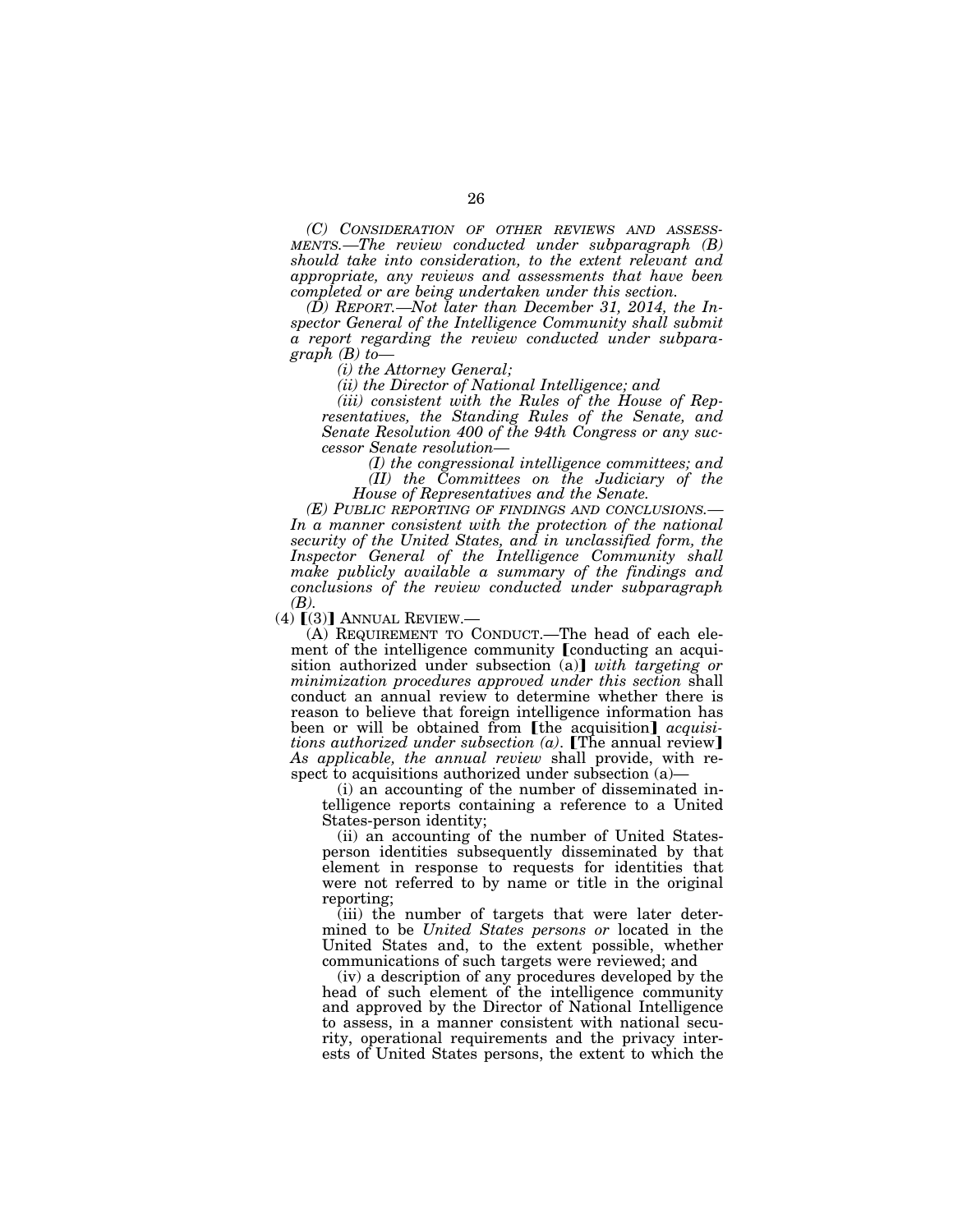acquisitions authorized under subsection (a) acquired the communications of United States persons, and the results of any such assessment.

\* \* \* \* \* \* \*

# **FISA Amendments Act of 2008**

# Public Law No. 110–261

## 50 U.S.C. 1881 note

# **Section 403. Repeals.**

(b) FISA AMENDMENTS ACT OF 2008.—

(1) IN GENERAL.—Except as provided in section 404, effective øDecember 31, 2012¿ *June 1, 2015,* title VII of the Foreign Intelligence Surveillance Act of 1978, as amended by section  $101(a)$ , is repealed.

(2) TECHNICAL AND CONFORMING AMENDMENTS.—Effective [December 31, 2012] June 1, 2015—

(A) the table of contents in the first section of such Act (50 U.S.C. 1801 et seq.) is amended by striking the items related to title VII;

(B) except as provided in section 404, section  $601(a)(1)$  of such Act  $(50 \text{ U}.\text{S}.\text{C}.\ 1871(a)(1))$  is amended to read as such section read on the day before the date of the enactment of this Act; and

(C) except as provided in section 404, section  $2511(2)(a)(ii)(A)$  of title 18, United States Code, is amended by striking ''or a court order pursuant to section 704 of the Foreign Intelligence Surveillance Act of 1978''.

#### **Section 404. Transition Procedures.**

(b) TRANSITION PROCEDURES FOR FISA AMENDMENTS ACT OF 2008 PROVISIONS.

(1) ORDERS IN EFFECT ON  $[$ DECEMBER 31, 2012 $]$  *JUNE 1*, *2015.*—Notwithstanding any other provision of this Act, any amendment made by this Act, or the Foreign Intelligence Surveillance Act of 1978 (50 U.S.C. 1801 et seq.), any order, authorization, or directive issued or made under title VII of the Foreign Intelligence Surveillance Act of 1978, as amended by section 101(a), shall continue in effect until the date of the expiration of such order, authorization, or directive.

\* \* \* \* \* \* \*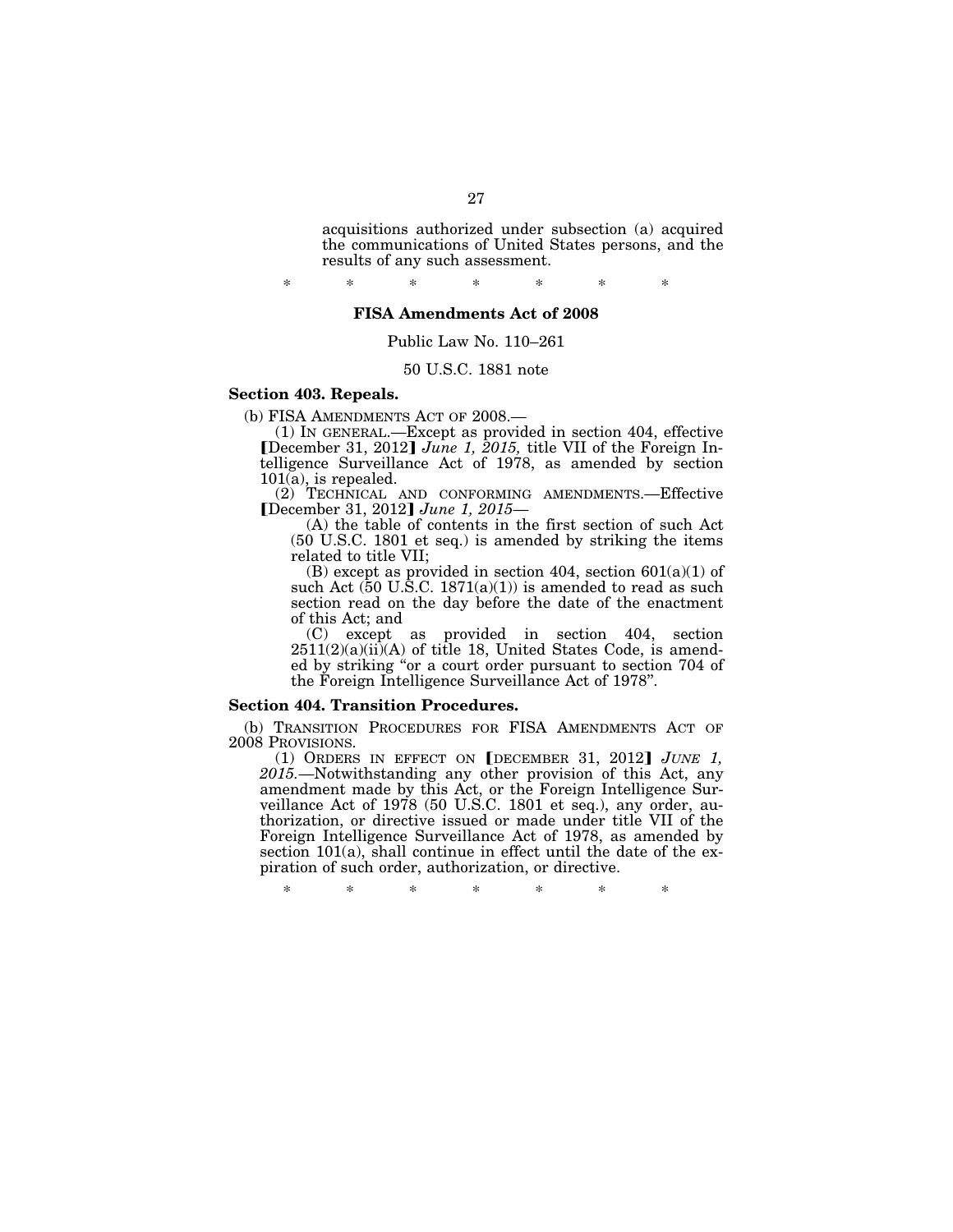# **APPENDIX**



FEB 08 2012

The Honorable John Boehner Speaker United States House of Representatives Washington, D.C. 20515

The Honorable Harry Reid Majority Leader United States Senate Washington, D.C. 20510

The Honorable Nancy Pelosi Democratic Leader United States House of Representatives Washington, D.C. 20515

The Honorable Mitch McConnell Republican Leader United States Senate Washington, D.C. 20510

Dear Speaker Boehner and Leaders Reid, Pelosi, and McConnell:

We are writing to urge that the Congress reauthorize Title VII of the Foreign Intelligence Surveillance Act (FISA) enacted by the FISA Amendments Act of 2008 (FAA), which is set to expire at the end of this year. Title VII of FISA allows the Intelligence Community to collect vital information about international terrorists and other important targets overseas. Reauthorizing this authority is the top legislative priority of the Intelligence Community.

One provision, section 702, authorizes surveillance directed at non-U.S. persons located overseas who are of foreign intelligence importance. At the same time, it provides a comprehensive regime of oversight by all three branches of Government to protect the privacy and civil liberties of U.S. persons. Under section 702, the Attorney General and the Director of National Intelligence may authorize annually, with the approval of the Foreign Intelligence Surveillance Court (FISC), intelligence collection targeting categories of non-U.S. persons abroad, without the need for a court order for each individual target. Within this framework, no acquisition may intentionally target a U.S. person, here or abroad, or any other person known to be in the United States. The law requires special procedures designed to ensure that all such acquisitions target only non-U.S. persons outside the United States, and to protect the privacy of U.S. persons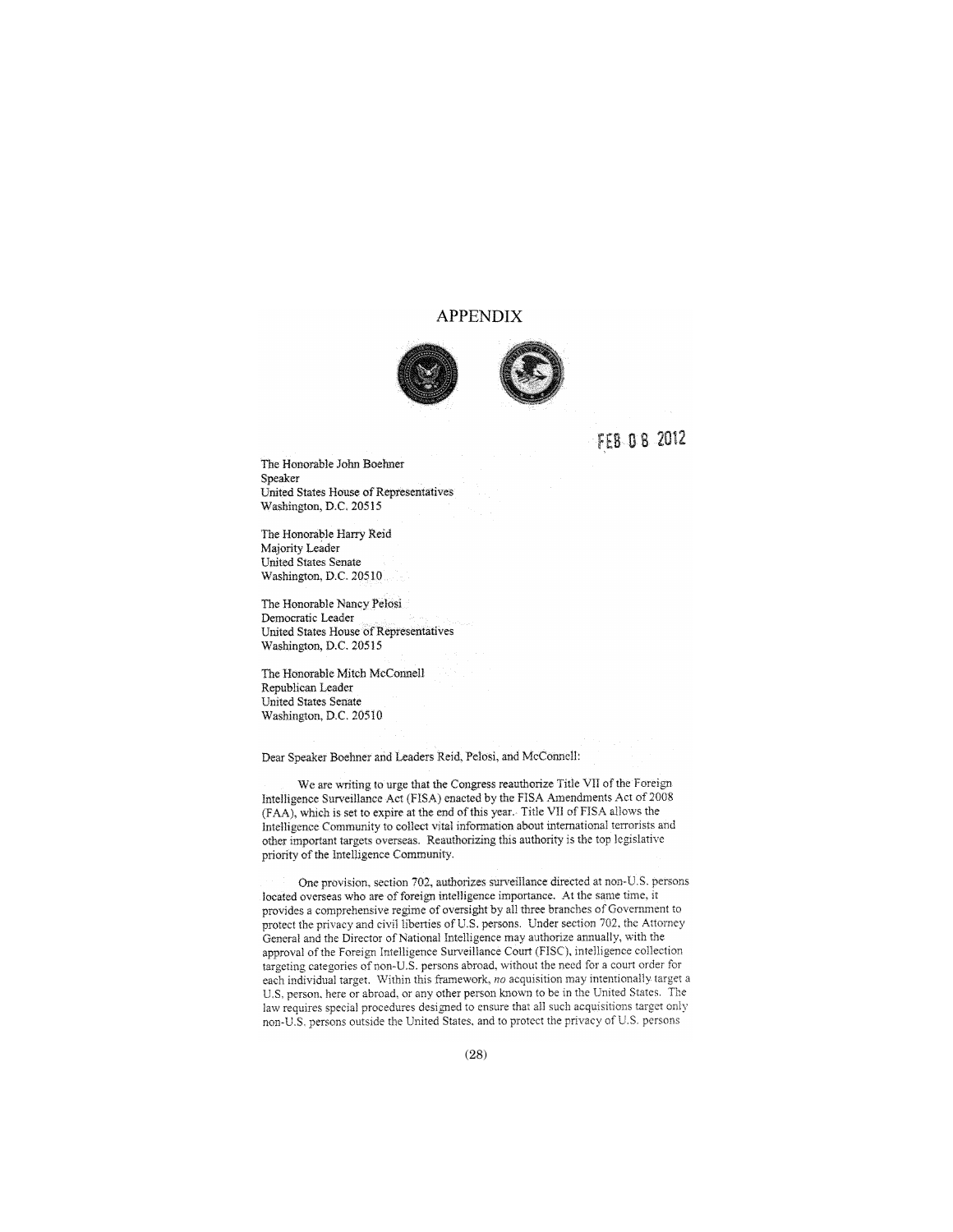whose nonpublic information may be incidentally acquired. The Department of Justice and the Office of the Director of National Intelligence conduct extensive oversight reviews of section 702 activities at least once every sixty days, and Title VII requires us to report to the Congress on implementation and compliance twice a year.

A separate provision of Title VII requires that surveillance directed at U.S. persons overseas be approved by the FISC in each individual case, based on a finding that there is probable cause to believe that the target is a foreign power or an agent, officer, or employee of a foreign power. Before the enactment of the FAA, the Attorney General could authorize such collection without court approval. This provision thus increases the protection given to U.S. persons.

The attached background paper provides additional unclassified information on the structure, operation and oversight of Title VII of FISA.

Intelligence collection under Title VII has produced and continues to produce significant intelligence that is vital to protect the nation against international terrorism and other threats. We welcome the opportunity to provide additional information to members concerning these authorities in a classified setting. We are always considering whether there are changes that could be made to improve the law in a manner consistent with the privacy and civil liberties interests of Americans. Our first priority, however, is reauthorization of these authorities in their current form. We look forward to working with you to ensure the speedy enactment of legislation reauthorizing Title VII, without amendment, to avoid any interruption in our use of these authorities to protect the American people.

Sincerely,

James R. Clapper

Director of National Intelligence

Eric H. Holder, Jr.

Attorney General

Enclosure<sup>®</sup>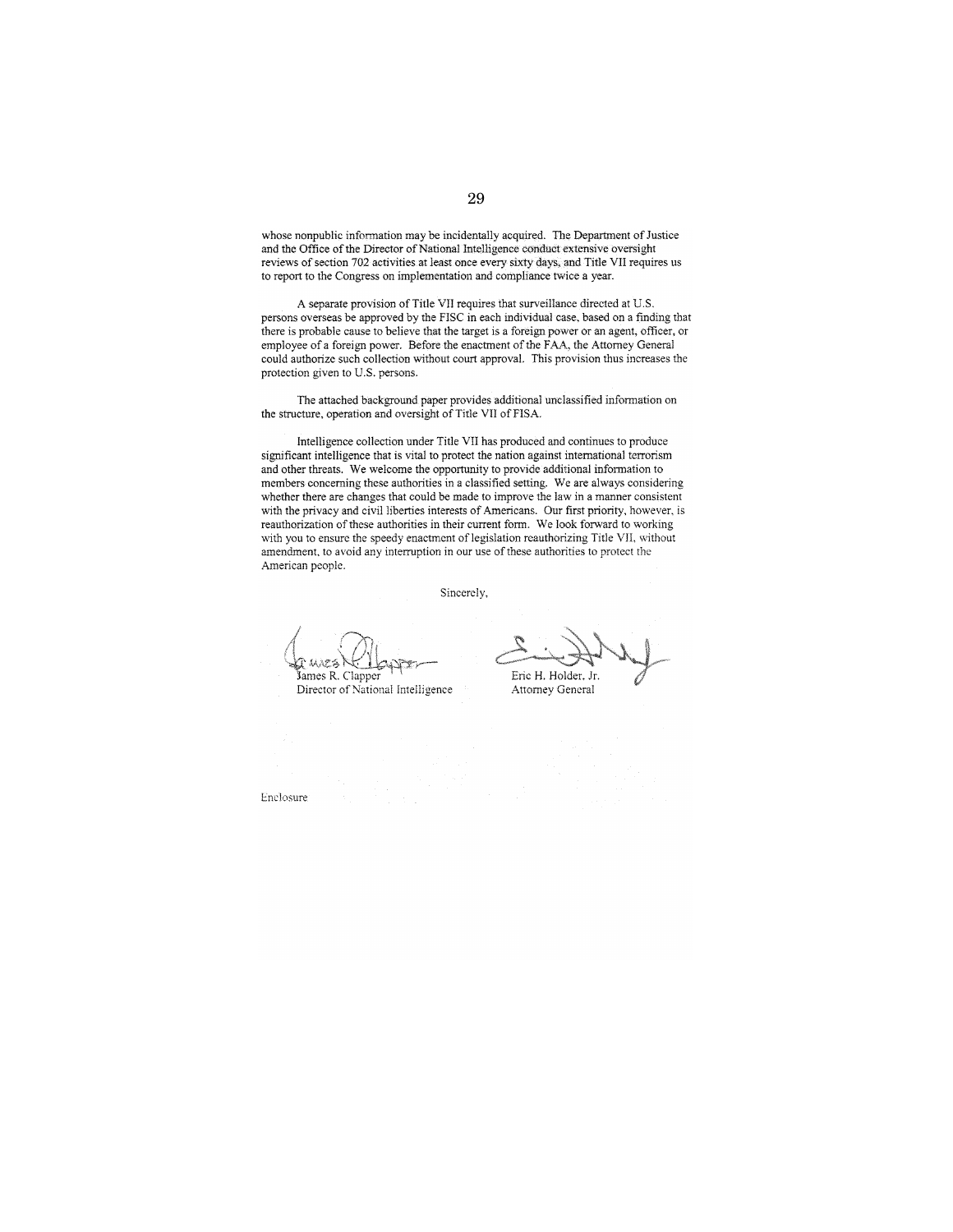#### Background Paper on Title VII of FISA Prepared by the Department of Justice and the Office of Director of National Intelligence (ODNI)

This paper describes the provisions of Title VII of the Foreign Intelligence Surveillance Act (FISA) that were added by the FISA Amendments Act of 2008 (FAA).<sup>1</sup> Title VII has proven to be an extremely valuable authority in protecting our nation from terrorism and other national security threats. Title VII is set to expire at the end of this year, and its reauthorization is the top legislative priority of the Intelligence Community.

The FAA added a new section 702 to FISA, permitting the Foreign Intelligence Surveillance Court (FISC) to approve surveillance of terrorist suspects and other foreign intelligence targets who are non-U.S. persons outside the United States, without the need for individualized court orders. Section 702 includes a series of protections and oversight measures to safeguard the privacy and civil liberties interests of U.S. persons. FISA continues to include its original electronic surveillance provisions, meaning that, in most cases,<sup>2</sup> an individualized court order, based on probable cause that the target is a foreign power or an agent of a foreign power, is still required to conduct electronic surveillance of targets inside the United States. Indeed, other provisions of Title VII extend these protections to U.S. persons overseas. The extensive oversight measures used to implement these authorities demonstrate that the Government has used this capability in the manner contemplated by Congress, taking great care to protect privacy and civil liberties interests.

This paper begins by describing how section 702 works, its importance to the Intelligence Community, and its extensive oversight provisions. Next, it turns briefly to the other changes made to FISA by the FAA, including section 704, which requires an order from the FISC before the Government may engage in surveillance targeted at U.S. persons overseas. Third, this paper describes the reporting to Congress that the Executive Branch has done under Title VII of FISA. Finally, this paper explains why the Administration believes it is essential that Congress reauthorize Title VII.

#### 1. Section 702 Provides Valuable Foreign Intelligence Information About Terrorists and Other Targets Overseas, While Protecting the Privacy and Civil Liberties of **Americans**

Section 702 permits the FISC to approve surveillance of terrorist suspects and other targets who are non-U.S. persons outside the United States, without the need for individualized court orders. The FISC may approve surveillance of these kinds of targets

<sup>&</sup>lt;sup>1</sup> Title VII of FISA is codified at 50 U.S.C. §§ 1881-1881g.

<sup>&</sup>lt;sup>2</sup> In very limited circumstances, FISA expressly permits surveillance without a court order. See, e.g., 50 U.S.C. § 1805(e) (Attorney General may approve emergency surveillance if the standards of the statute are met and he submits an application to the FISC within seven days).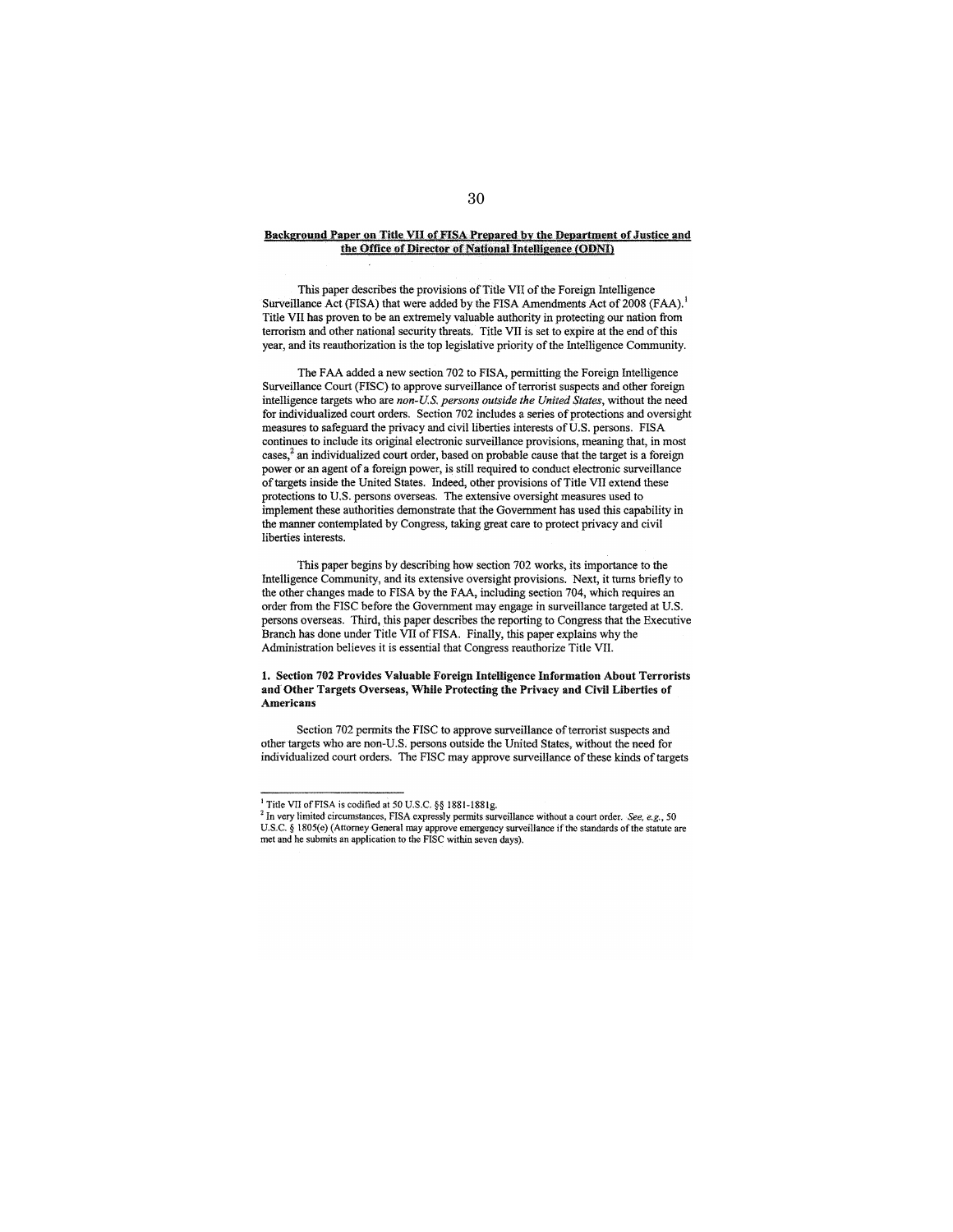when the Government needs the assistance of an electronic communications service provider.

Before the enactment of the FAA and its predecessor legislation, in order to conduct the kind of surveillance authorized by section 702. FISA was interpreted to require that the Government show on an individualized basis, with respect to all non-U.S. person targets located overseas, that there was probable cause to believe that the target was a foreign power or an agent of a foreign power, and to obtain an order from the FISC approving the surveillance on this basis. In effect, the Intelligence Community treated non-U.S. persons located overseas like persons in the United States, even though foreigners outside the United States generally are not entitled to the protections of the Fourth Amendment. Although FISA's original procedures are proper for electronic surveillance of persons inside this country, such a process for surveillance of terrorist suspects overseas can slow, or even prevent, the Government's acquisition of vital information, without enhancing the privacy interests of Americans. Since its enactment in 2008, section 702 has significantly increased the Government's ability to act quickly.

Under section 702, instead of issuing individual court orders, the FISC approves annual certifications submitted by the Attorney General and the DNI that identify categories of foreign intelligence targets. The provision contains a number of important protections for U.S. persons and others in the United States. First, the Attorney General and the DNI must certify that a significant purpose of the acquisition is to obtain foreign intelligence information. Second, an acquisition may not intentionally target a U.S. person. Third, it may not intentionally target any person known at the time of acquisition to be in the United States. Fourth, it may not target someone outside the United States for the purpose of targeting a particular, known person in this country. Fifth, section 702 prohibits the intentional acquisition of "any communication as to which the sender and all intended recipients are known at the time of the acquisition" to be in the United States. Finally, it requires that any acquisition be consistent with the Fourth Amendment.

To implement these provisions, section 702 requires targeting procedures, minimization procedures, and acquisition guidelines. The targeting procedures are designed to ensure that an acquisition only targets persons outside the United States, and that it complies with the restriction on acquiring wholly domestic communications. The minimization procedures protect the identities of U.S. persons, and any nonpublic information concerning them that may be incidentally acquired. The acquisition guidelines seek to ensure compliance with all of the limitations of section 702 described above, and to ensure that the Government files an application with the FISC when required by FISA.

The FISC reviews the targeting and minimization procedures for compliance with the requirements of both the statute and the Fourth Amendment. Although the FISC does not approve the acquisition guidelines, it receives them, as do the appropriate congressional committees. By approving the certifications submitted by the Attorney General and the DNI as well as by approving the targeting and minimization procedures,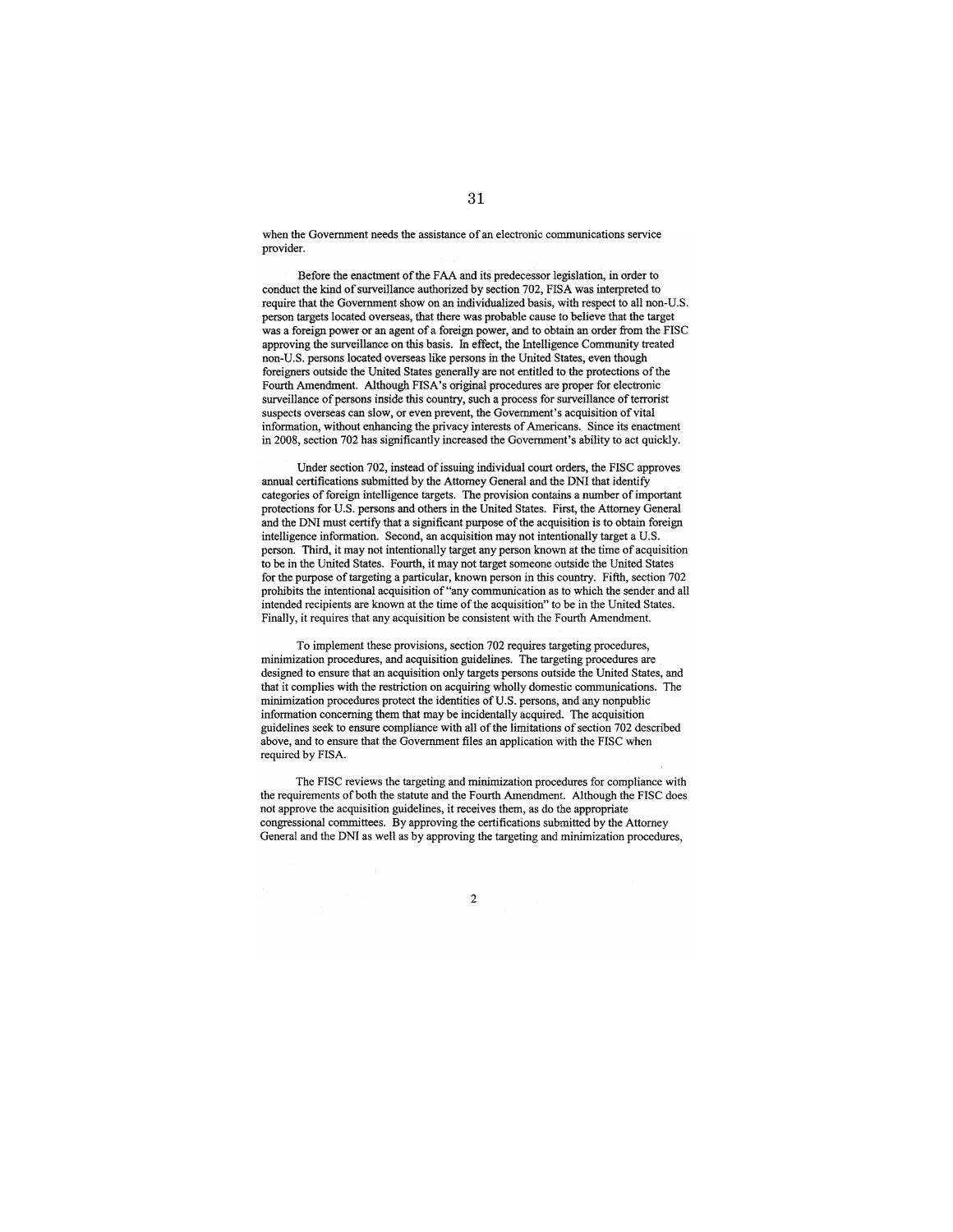the FISC plays a major role in ensuring that acquisitions under section 702 are conducted in a lawful and appropriate manner.

Section 702 is vital in keeping the nation safe. It provides information about the plans and identities of terrorists, allowing us to glimpse inside terrorist organizations and obtain information about how those groups function and receive support. In addition, it lets us collect information about the intentions and capabilities of weapons proliferators and other foreign adversaries who threaten the United States. Failure to reauthorize section 702 would result in a loss of significant intelligence and impede the ability of the Intelligence Community to respond quickly to new threats and intelligence opportunities. Although this unclassified paper cannot discuss more specifically the nature of the information acquired under section 702 or its significance, the Intelligence Community is prepared to provide Members of Congress with detailed classified briefings as appropriate.

The Executive Branch is committed to ensuring that its use of section 702 is consistent with the law, the FISC's orders, and the privacy and civil liberties interests of U.S. persons. The Intelligence Community, the Department of Justice, and the FISC all oversee the use of section 702. In addition, congressional committees conduct essential oversight, which is discussed in section 3 below.

Oversight of activities conducted under section 702 begins with components in the intelligence agencies themselves, including their Inspectors General. The targeting procedures, described above, seek to ensure that an acquisition targets only persons outside the United States and that it complies with section 702's restriction on acquiring wholly domestic communications. For example, the targeting procedures for the National Security Agency (NSA) require training of agency analysts, and audits of the databases they use. NSA's Signals Intelligence Directorate also conducts other oversight activities, including spot checks of targeting decisions. With the strong support of Congress, NSA has established a compliance office, which is responsible for developing. implementing, and monitoring a comprehensive mission compliance program.

Agencies using section 702 authority must report promptly to the Department of Justice and ODNI incidents of noncompliance with the targeting or minimization procedures or the acquisition guidelines. Attorneys in the National Security Division (NSD) of the Department routinely review the agencies' targeting decisions. At least once every 60 days, NSD and ODNI conduct oversight of the agencies' activities under section 702. These reviews are normally conducted on-site by a joint team from NSD and ODNI. The team evaluates and, where appropriate, investigates each potential incident of noncompliance, and conducts a detailed review of agencies' targeting and minimization decisions.

Using the reviews by Department of Justice and ODNI personnel, the Attorney General and the DNI conduct a semi-annual assessment, as required by section 702, of compliance with the targeting and minimization procedures and the acquisition guidelines. The assessments have found that agencies have "continued to implement the

 $\mathbf{3}$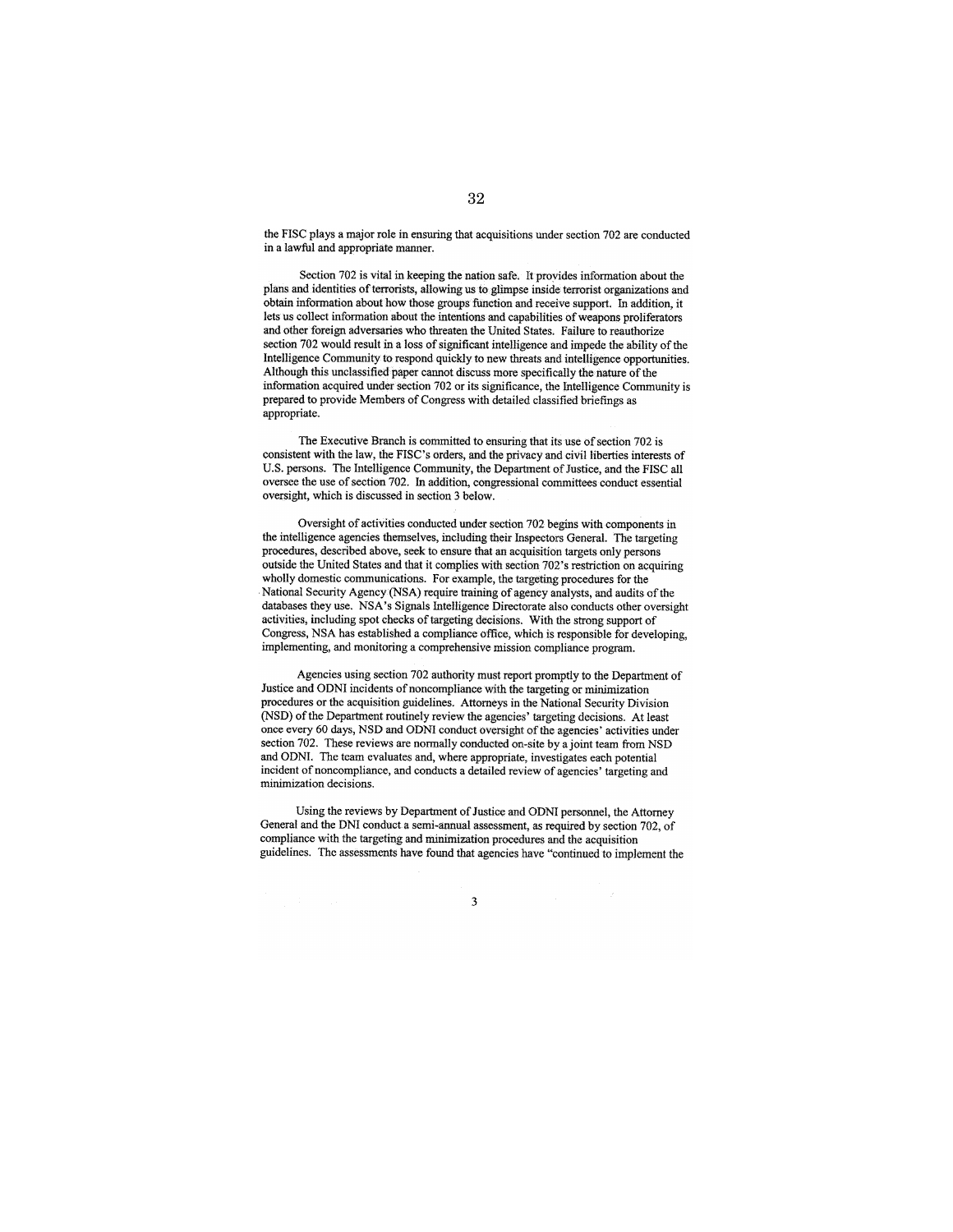procedures and follow the guidelines in a manner that reflects a focused and concerted effort by agency personnel to comply with the requirements of Section 702." The reviews have not found "any intentional attempt to circumvent or violate" legal requirements. Rather, agency personnel "are appropriately focused on directing their efforts at non-United States persons reasonably believed to be located outside the United States." $\frac{3}{3}$ 

Section 702 thus enables the Government to collect information effectively and efficiently about foreign targets overseas and in a manner that protects the privacy and civil liberties of Americans. Through rigorous oversight, the Government is able to evaluate whether changes are needed to the procedures or guidelines, and what other steps may be appropriate to safeguard the privacy of personal information. In addition, the Department of Justice provides the joint assessments and other reports to the FISC. The FISC has been actively involved in the review of section 702 collection. Together, all of these mechanisms ensure thorough and continuous oversight of section 702 activities.

#### 2. Other Important Provisions of Title VII of FISA Also Should Be Reauthorized

In contrast to section 702, which focuses on foreign targets, section 704 provides heightened protection for collection activities conducted overseas and directed against U.S. persons located outside the United States. Section 704 requires an order from the FISC in circumstances in which the target has "a reasonable expectation of privacy and a warrant would be required if the acquisition were conducted inside the United States for law enforcement purposes." It also requires a showing of probable cause that the targeted U.S. person is "a foreign power, an agent of a foreign power, or an officer or employee of a foreign power." Previously, these activities were outside the scope of FISA and governed exclusively by section 2.5 of Executive Order 12333.<sup>4</sup> By requiring the approval of the FISC, section 704 enhanced the civil liberties of U.S. persons.

The FAA also added several other provisions to FISA. Section 703 complements section 704 and permits the FISC to authorize an application targeting a U.S. person outside the United States to acquire foreign intelligence information, if the acquisition constitutes electronic surveillance or the acquisition of stored electronic communications or data, and is conducted in the United States. Because the target is a U.S. person, section 703 requires an individualized court order and a showing of probable cause that the target is a foreign power, an agent of a foreign power, or an officer or employee of a foreign power. Other sections of Title VII allow the Government to obtain various

 $\overline{4}$ 

 $3$  Semiannual Assessment of Compliance with Procedures and Guidelines Issued Pursuant to Section 702 of the Foreign Intelligence Surveillance Act, Submitted by the Attorney General and the Director of National Intelligence, Reporting Period: December 1, 2010 – May 31, 2011 at 2-3, 5 (December 2011). Since before the enactment of the FAA, section 2.5 of Executive Order 12333 has required the Attorney General to approve the use by the Intelligence Community against U.S. persons abroad of "any technique for which a warrant would be required if undertaken for law enforcement purposes." The Attorney General must find that there is probable cause to believe that the U.S. person is a foreign power or an agent of a foreign power. The provisions of section 2.5 continue to apply to these activities, in addition to the requirements of section 704.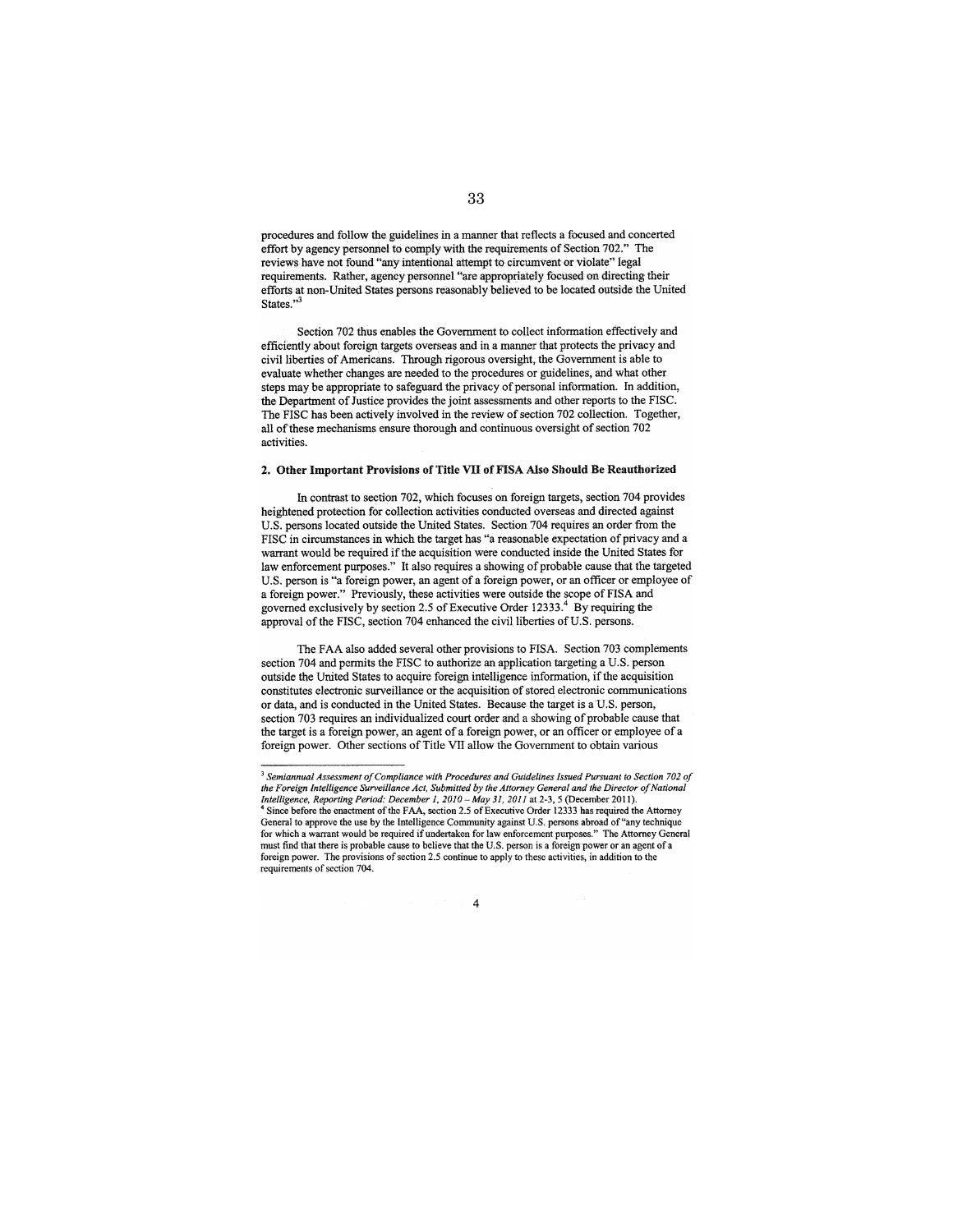authorities simultaneously, govern the use of information in litigation, and provide for congressional oversight. Section 708 clarifies that nothing in Title VII is intended to limit the Government's ability to obtain authorizations under other parts of FISA.

#### 3. Congress Has Been Kept Fully Informed, and Conducts Vigorous Oversight, of Title VII's Implementation

FISA imposes substantial reporting requirements on the Government to ensure effective congressional oversight of these authorities. Twice a year, the Attorney General must "fully inform, in a manner consistent with national security," the Intelligence and Judiciary Committees about the implementation of Title VII. With respect to section 702, this semi-annual report must include copies of certifications and significant FISC pleadings and orders. It also must describe any compliance incidents, any use of emergency authorities, and the FISC's review of the Government's pleadings. With respect to sections 703 and 704, the report must include the number of applications made, and the number granted, modified, or denied by the FISC.

Section 702 requires the Government to provide to the Intelligence and Judiciary Committees its assessment of compliance with the targeting and minimization procedures and the acquisition guidelines. In addition, Title VI of FISA requires a summary of significant legal interpretations of FISA in matters before the FISC or the Foreign Intelligence Surveillance Court of Review. The requirement extends to interpretations presented in applications or pleadings filed with either court by the Department of Justice. In addition to the summary, the Department must provide copies of judicial decisions that include significant interpretations of FISA within 45 days.

The Government has complied with the substantial reporting requirements imposed by FISA to ensure effective congressional oversight of these authorities. The Government has informed the Intelligence and Judiciary Committees of acquisitions authorized under section 702; reported, in detail, on the results of the reviews and on compliance incidents and remedial efforts; made all written reports on these reviews available to the Committees: and provided summaries of significant interpretations of FISA, as well as copies of relevant judicial opinions and pleadings.

#### 4. It Is Essential That Title VII of FISA Be Reauthorized Well in Advance of Its **Expiration**

The Administration strongly supports the reauthorization of Title VII of FISA. It was enacted after many months of bipartisan effort and extensive debate. Since its enactment, Executive Branch officials have provided extensive information to Congress on the Government's use of Title VII, including reports, testimony, and numerous briefings for Members and their staffs. This extensive record demonstrates the proven value of these authorities, and the commitment of the Government to their lawful and responsible use.

 $\sim$   $5$